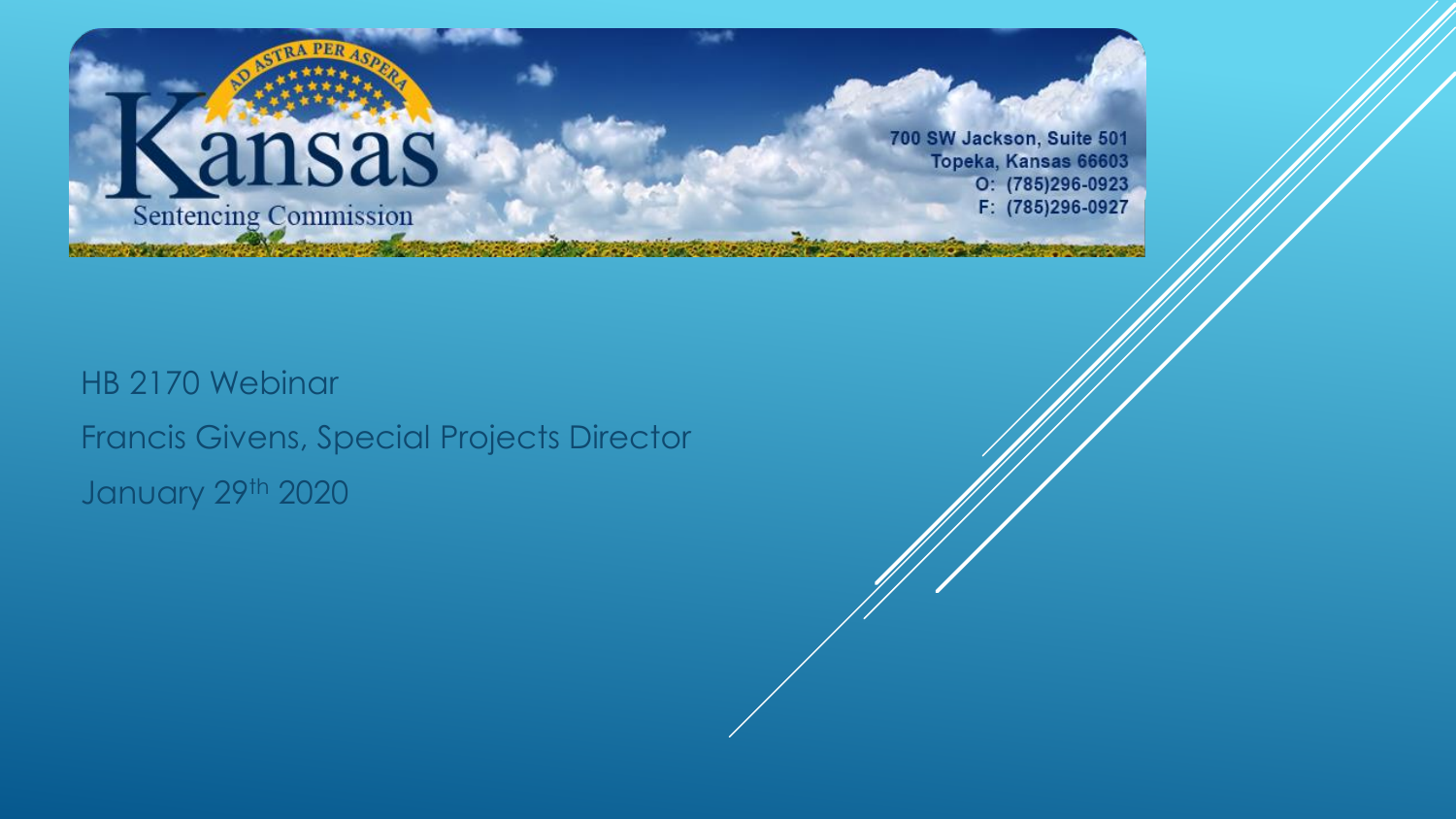#### WELCOME TO KSSC'S WEBINAR!

Survey Results 45 minutes Q&A Feature Follow-Up Survey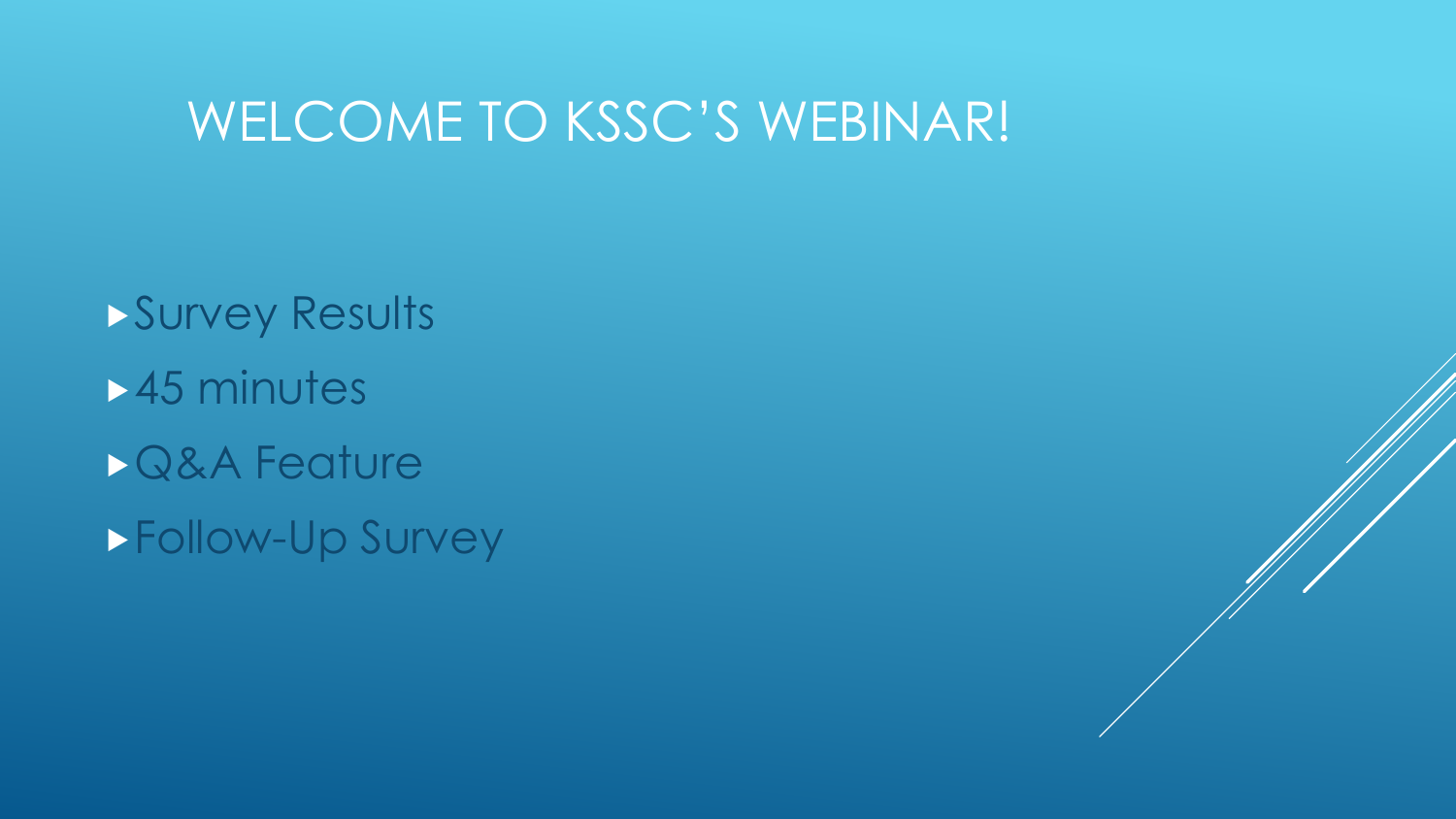A defendant is given a chance on probation with an underlying prison sentence, defendant violates the conditions of probation, what should happen?

K.S.A. 22-3716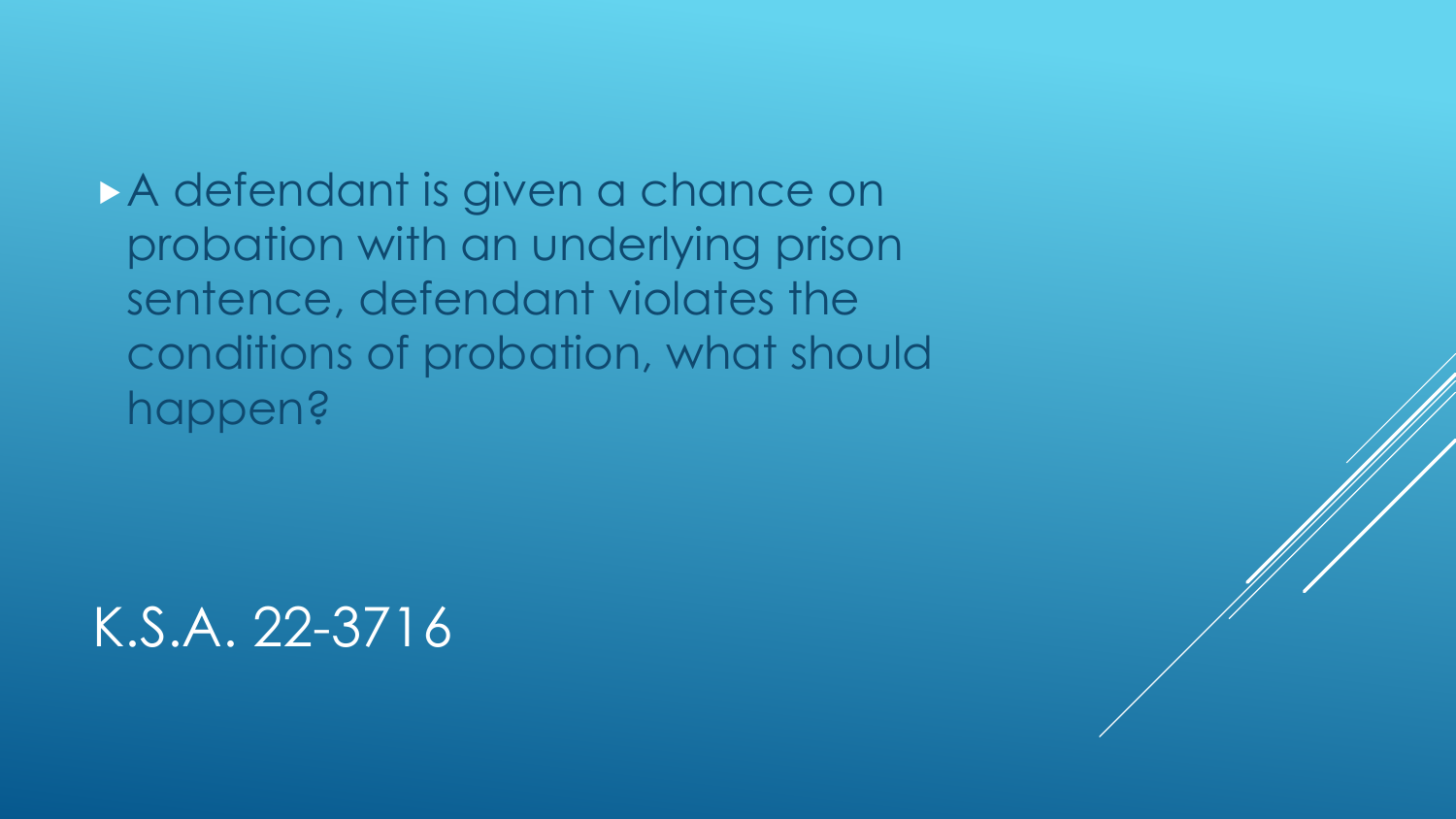# **HISTORY**

- <sup>→</sup> Changes made by Justice Reinvestment Initiative (2013 HB 2170)
- → "Quick dip"/"dunks" instead of full revocation
- →Graduated sanction scheme
- 1. 2/3 days in county jail for a "first" violation (up to 18 days)
- 2. 120 and/or 180 days in KDOC for subsequent violations
- 3. Revocation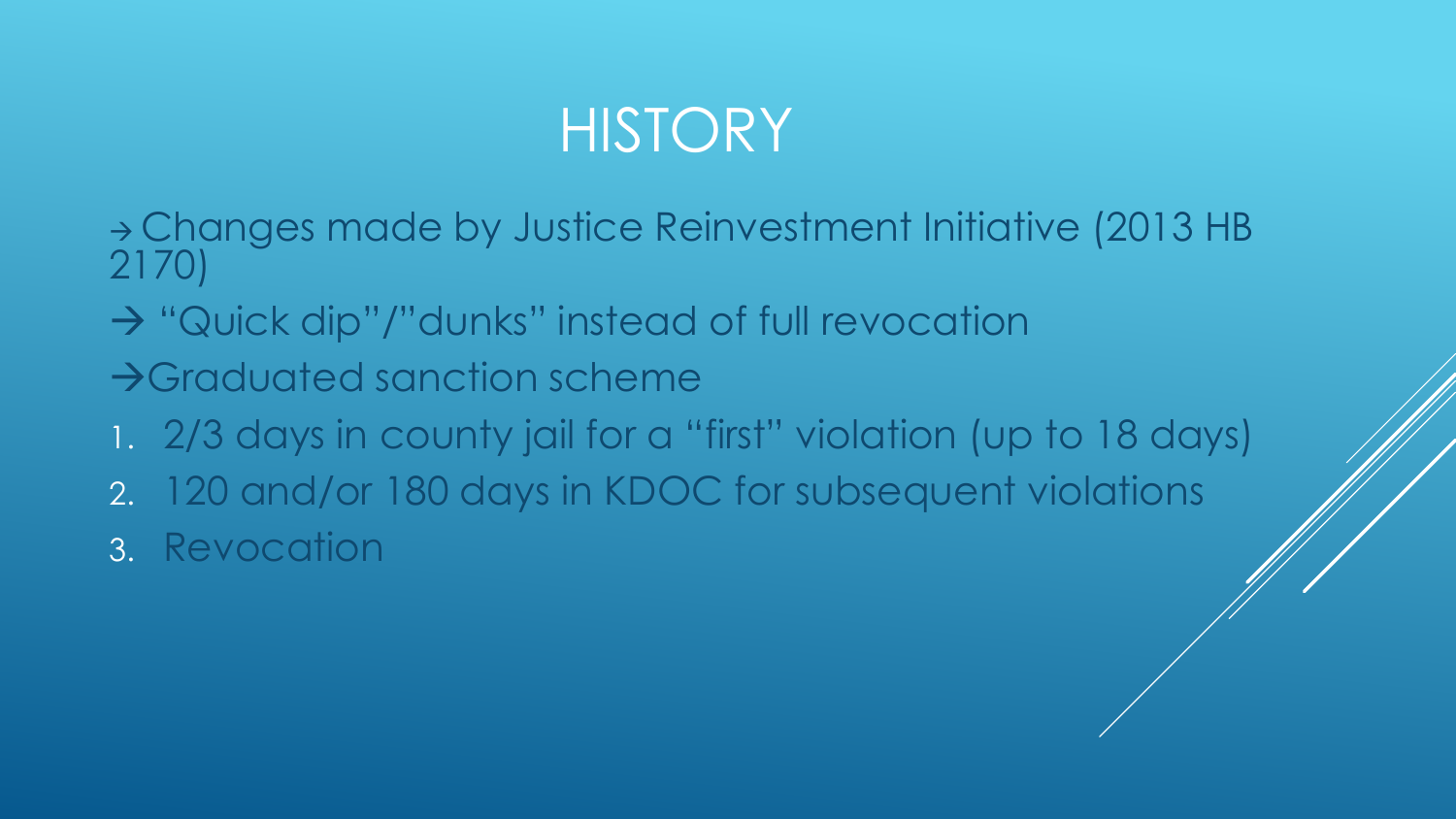### 2-3 DAY QUICK DIPS IN COUNTY JAIL

#### "SWIFT & CERTAIN" SANCTION

**E** "Research has shown that one of the most effective" ways to change offender behavior is to use swift and certain responses that can be quickly applied by supervision officers. The quicker punishments can be handed down, the more effective they can be in changing probationer behavior. The short jail stays are more cost-effective and cause less disruption to an offender's pro-social network than a lengthy jail or prison sentence."

[https://www.sentencing.ks.gov/legislation/justice-reinvestment/frequently-asked](https://www.sentencing.ks.gov/legislation/justice-reinvestment/frequently-asked-questions)questions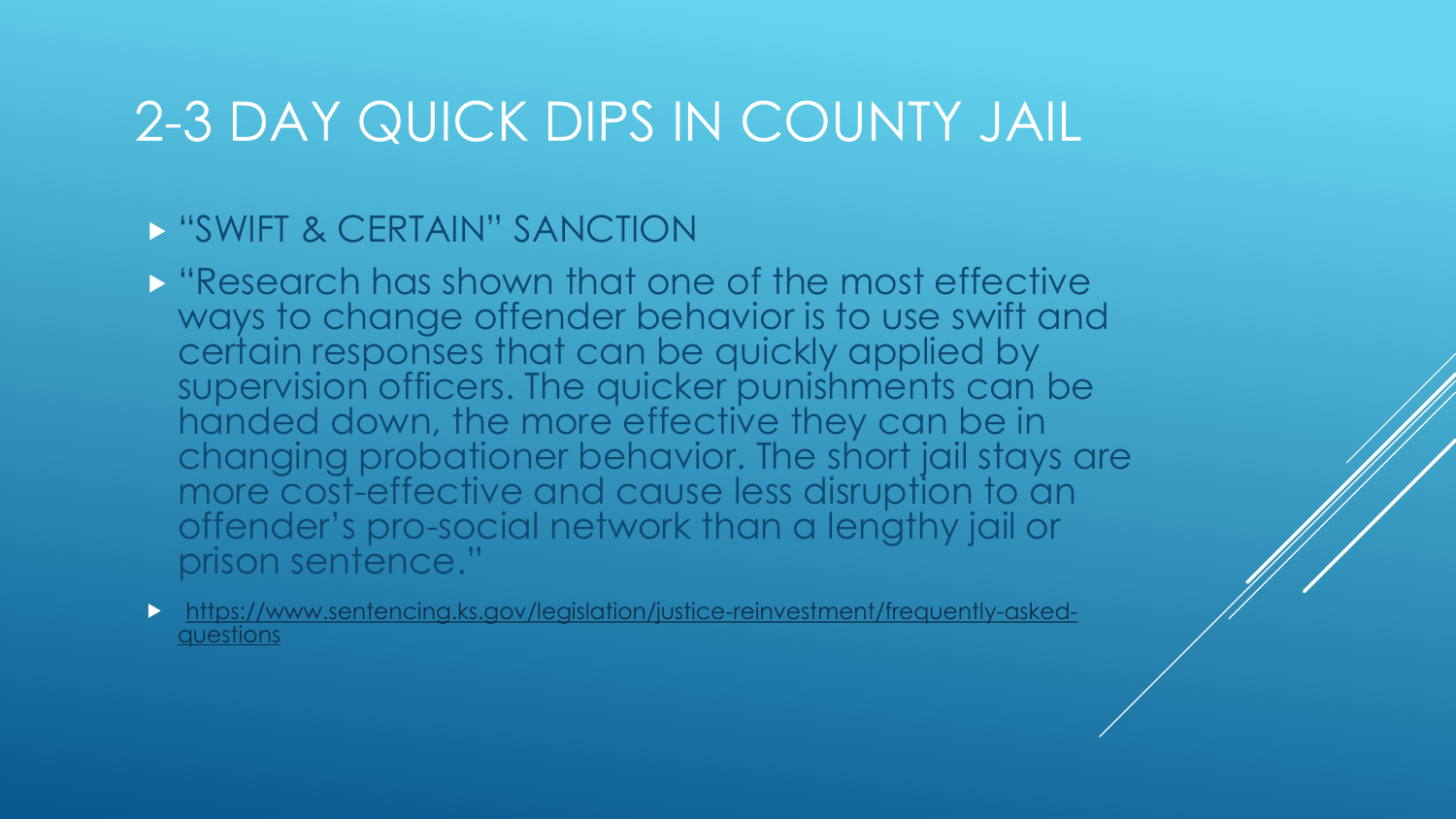# 120/180 DAY PRISON SANCTIONS

- No programming in KDOC during this time
- Purely punitive

HOW LONG VIOLATORS SPENT IN KDOC ON 120/180 DAY PRISON SANCTIONS ON AVERAGE:

- 120 day sanctions: 34 days
- 180 day sanctions: 63 days

\*source: FY 2019 Kansas Department of Corrections Admissions Data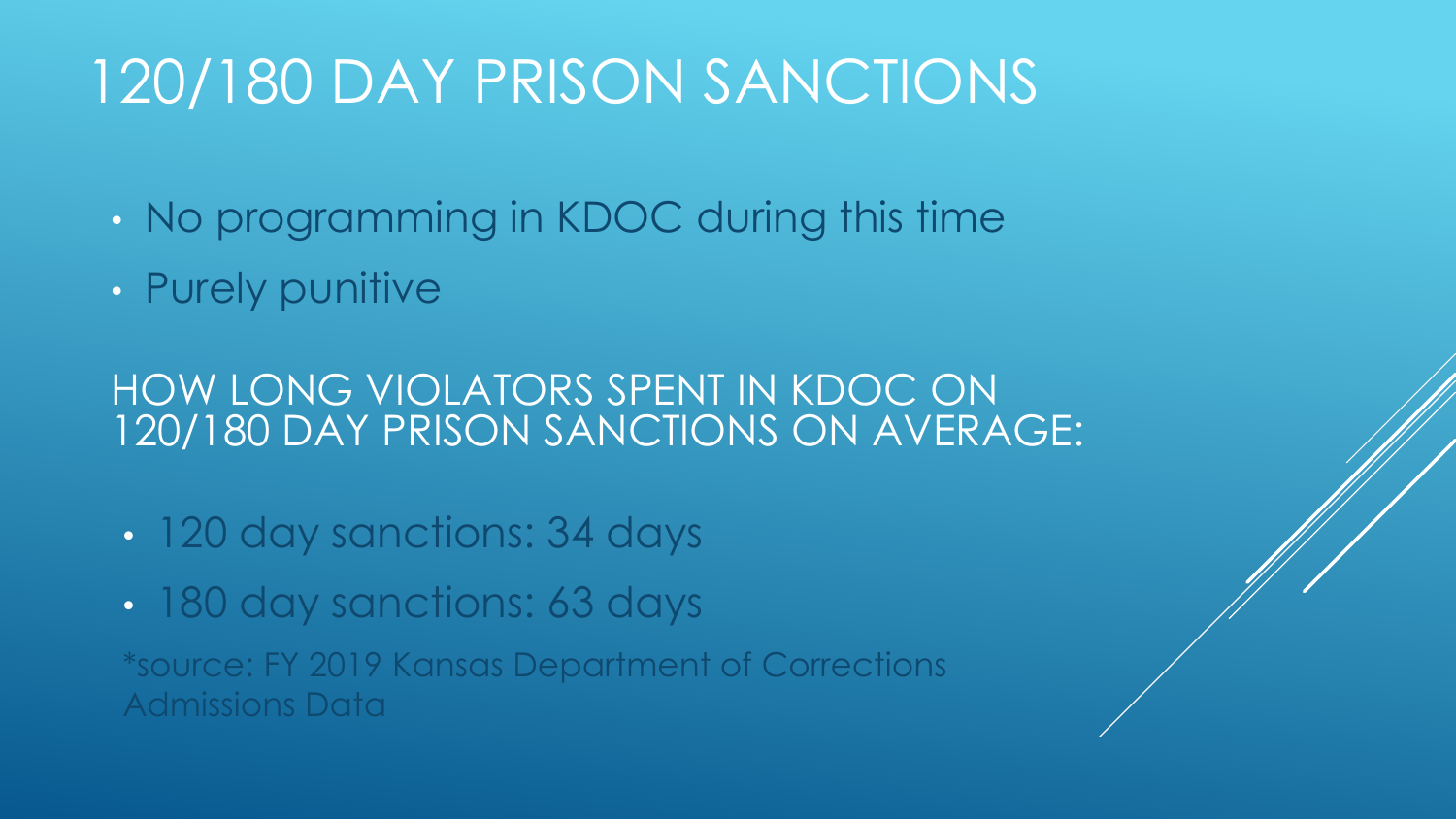# PROBLEMS WITH IMPLEMENTATION OF HB 2170

- Pursuant to the statute, courts could withhold the authority of probation officers (CSO's and CC officers) to administer the 2/3 day sanction without a hearing.
- **The graduated sanction scheme was not being followed by all** courts.
- **What other issues did you see?**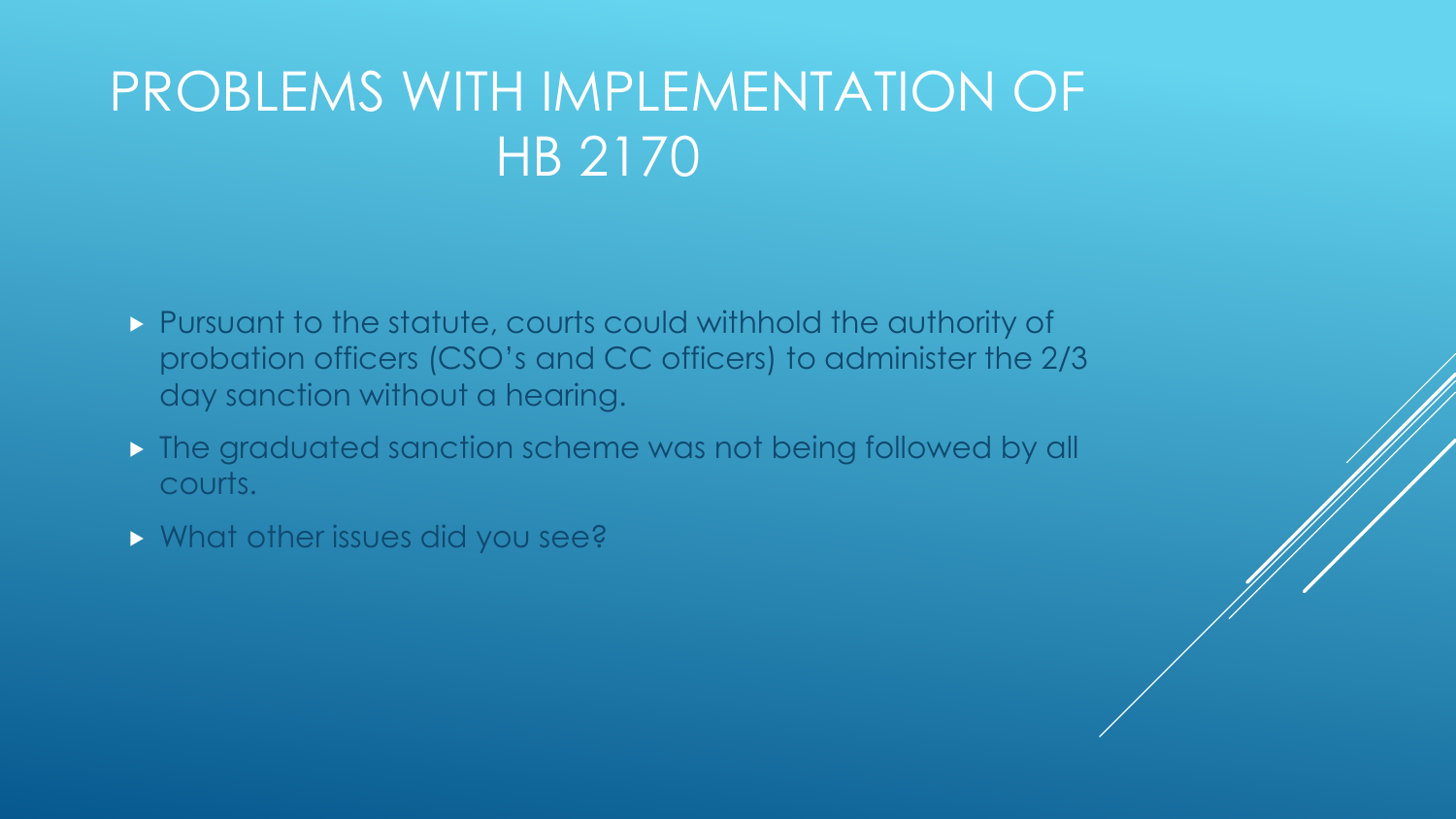| <b>Reason for Revocation &amp; Not Using Prison</b>                   |              |              |              |              |              |
|-----------------------------------------------------------------------|--------------|--------------|--------------|--------------|--------------|
| Sanction                                                              | <b>FY 15</b> | <b>FY 16</b> | <b>FY 17</b> | <b>FY 18</b> | <b>FY 19</b> |
| <b>Public Safety Threat</b>                                           | 164          | 385          | 397          | 393          | 324          |
| Failure of a program/treatment                                        | 625          | 519          | 562          | 767          | 582          |
| <b>Warrant allegation</b>                                             | 8            | 8            | 11           | 10           | 20           |
| <b>Failure to avoid contact</b><br>w/victim/offender/designated place | 72           | 69           | 55           | 77           | 78           |
| Failure to report change of<br>residence/phone/job                    | 233          | 231          | 239          | 269          | 262          |
| Failure to maintain/secure employment                                 | 186          | 154          | 138          | 202          | 208          |
| <b>Curfew violation</b>                                               | 65           | 52           | 49           | 62           | 46           |
| Failure to obey established rules                                     | 52           | 104          | 121          | 272          | 528          |
| Allegation of a new crime                                             | 410          | 466          | 579          | 816          | 835          |
| Failure to pay restitution                                            | 331          | 269          | 325          | 430          | 392          |
| Failure to report                                                     | 834          | 766          | 843          | 924          | 1140         |
| Failure of drug test                                                  | 668          | 555          | 681          | 962          | 835          |
| <b>Failure to abstain from alcohol</b>                                | 239          | 179          | 177          | 291          | 287          |
| Abscond/escape                                                        | 429          | 347          | 256          | 289          | 186          |
| Other                                                                 | 137          | 112          | 135          | 99           | 48           |
| <b>Unknown</b>                                                        | 60           | 38           | 44           | 70           | 71           |
| Defendant requested to serve sentence in<br><b>DOC</b>                | 23           | 43           | 37           | 63           | 80           |

#### ACTUAL IMPLEMENTATION OF HB 2170 FY 2015-2019

**\*Source: KSSC Probation Revocation JE** Database.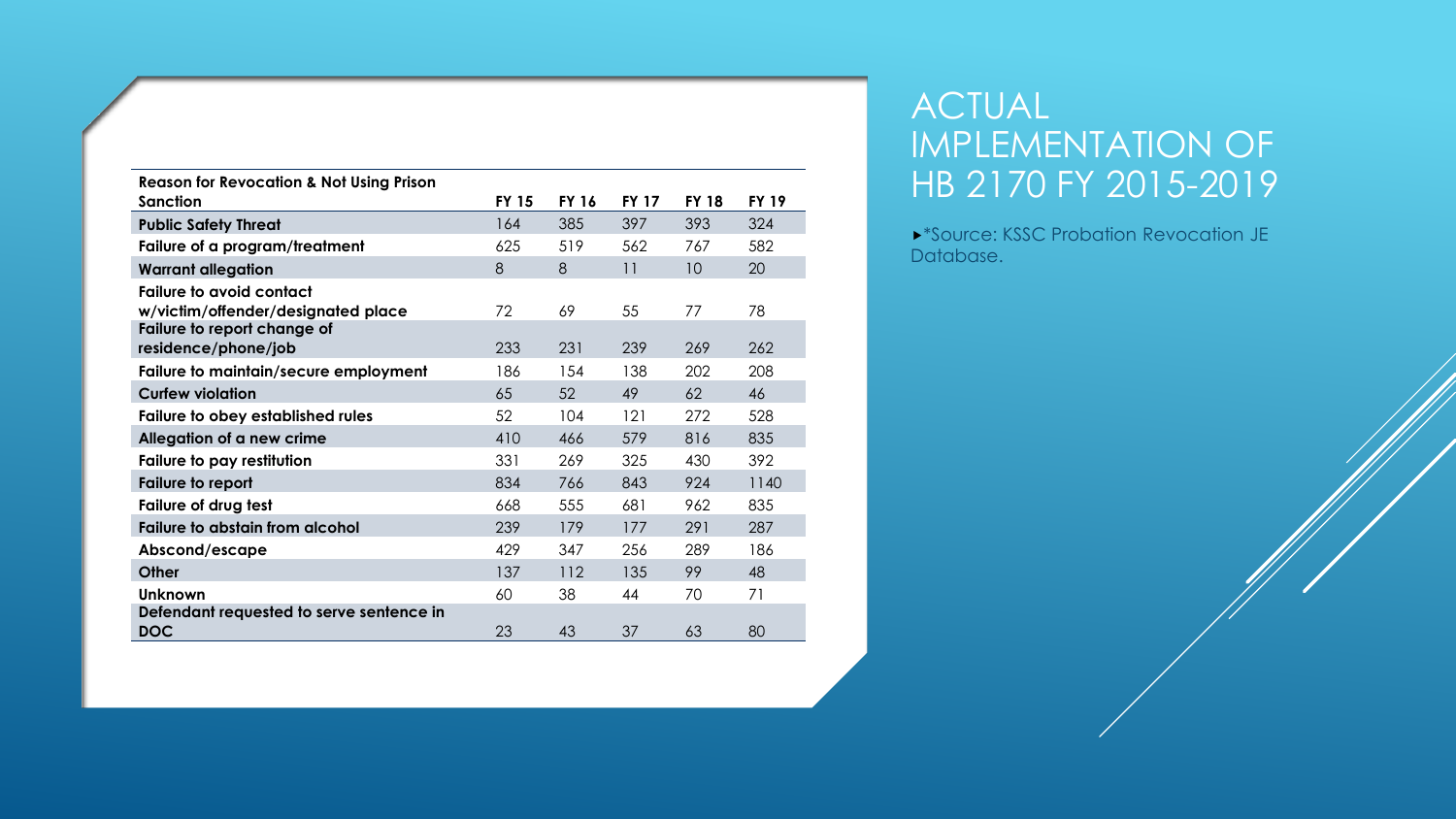

#### PRISON ADMISSIONS 2009-2018

\*Source: KDOC Admissions File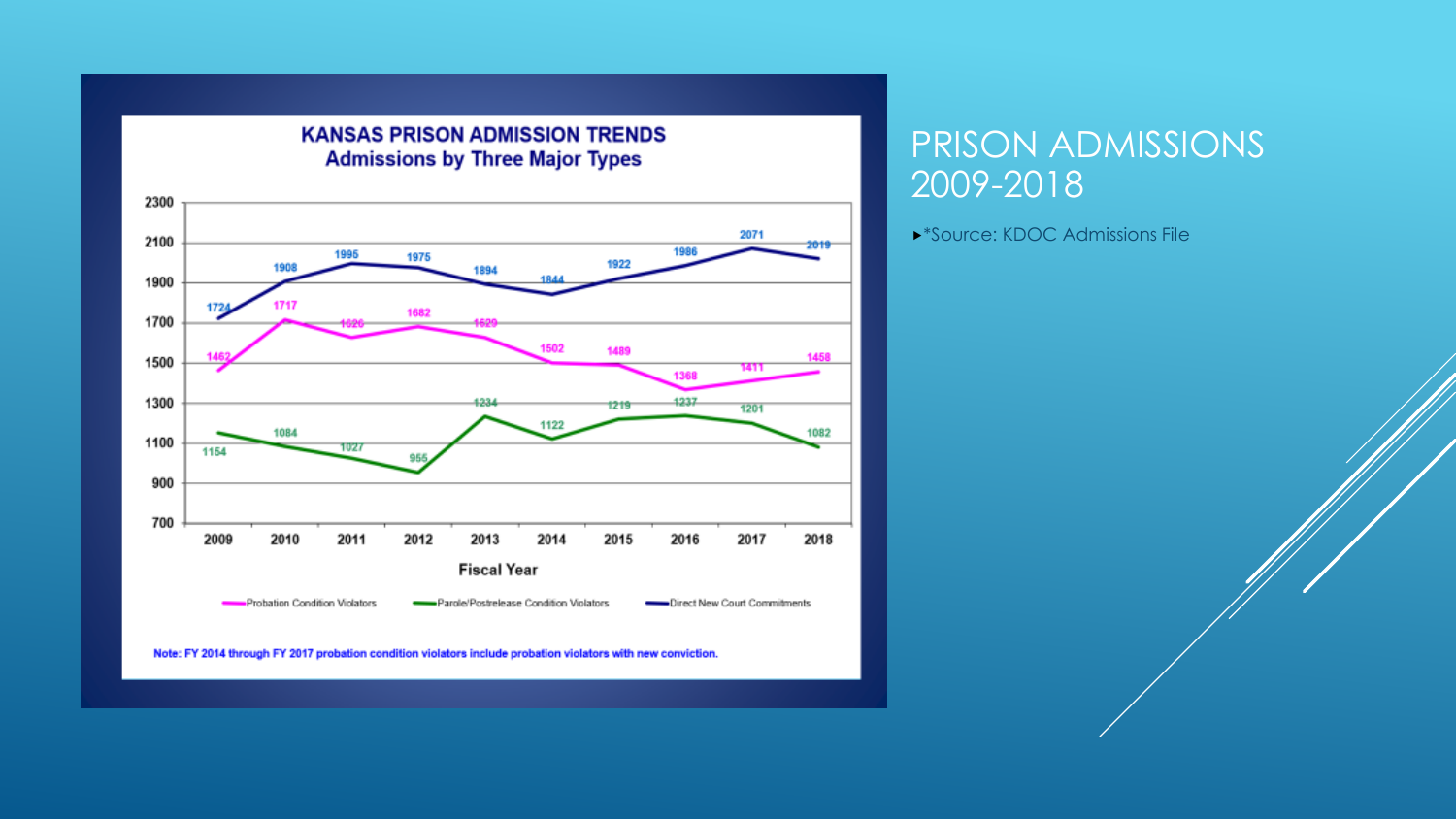#### LEGISLATIVE CHANGES IN 2019

 $\rightarrow$  To address these issues, KSSC created a HB 2170 subcommittee

 $\rightarrow$ SB 18 passed in the 2019 legislative session

#### **SB 18 CHANGES:**

**Courts can no longer withhold the authority of the CSO's and CC officers to administer 2/3 day jail sanctions**

If the defendant waives the right to a PV hearing, then the probation officer can impose the 2/3 day sanction with the concurrence of the chief CSO or CC director without scheduling another court hearing. See K.S.A. 22- 3716(b)(4)

**An additional 18 days is authorized for the 2/3 day sanctions, so defendant can now be given 2/3 day jail sanctions totaling 36 days** 

**The 120/180 day prison sanctions are now eliminated**

**Up to 60 day jail sanctions remain in the statute**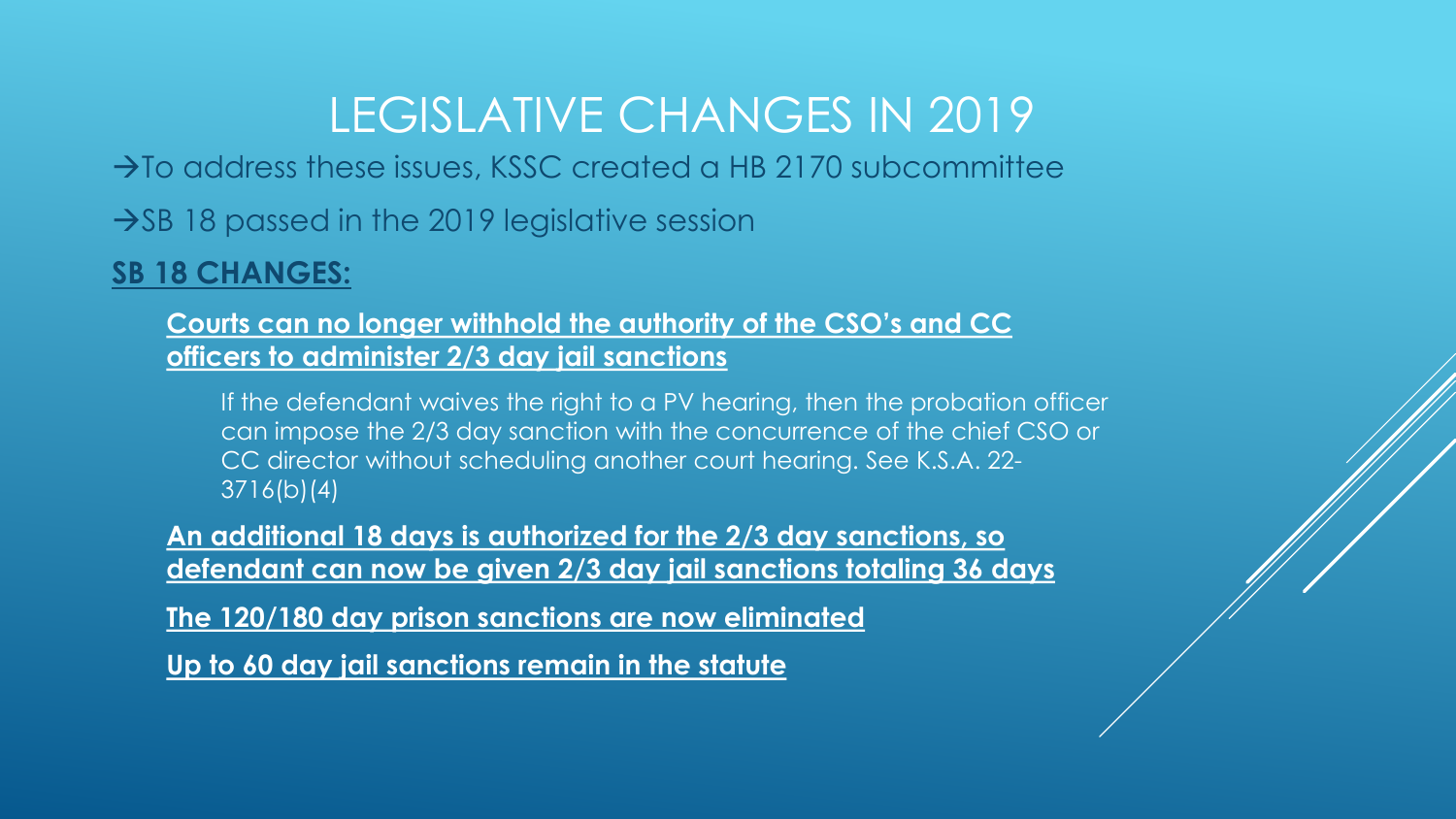### WHAT LAW APPLIES WHEN THERE IS A VIOLATION?

- The law at the time of the probation violation. See *State v. McGill*, 51 Kan. App. 2d 92, 95, 340 P.3d 515 *rev. denied* 302 Kan. 1017 (2015).
- K.S.A. 22-3716(c)(10) The violation sanctions provided in this subsection shall apply to any violation of conditions of release or assignment or a nonprison sanction occurring on and after July 1, 2013, **regardless of when the offender was sentenced for the original crime or committed the original crime for which sentenced.**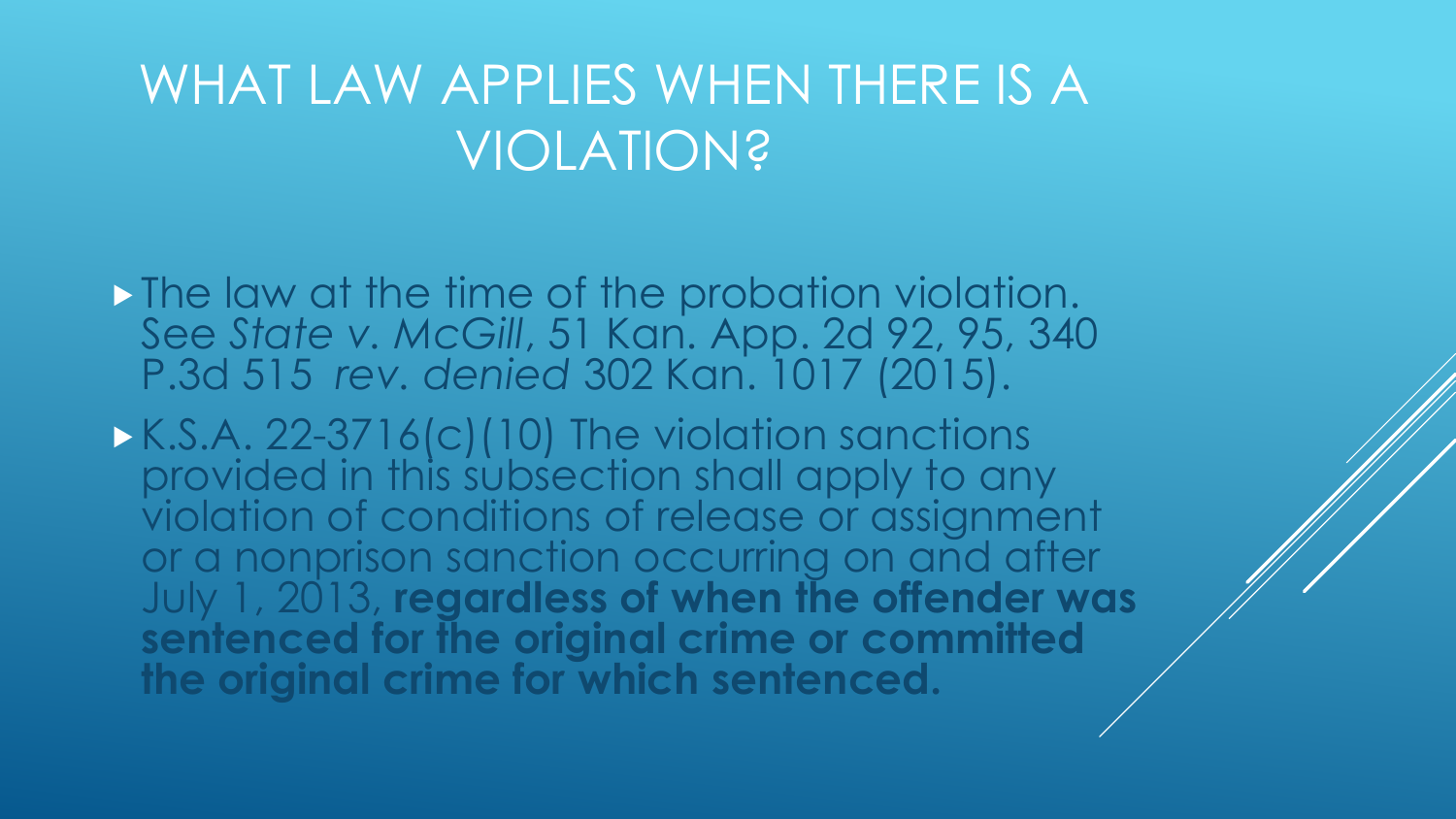# WHAT OPTIONS ARE AVAILABLE NOW?!?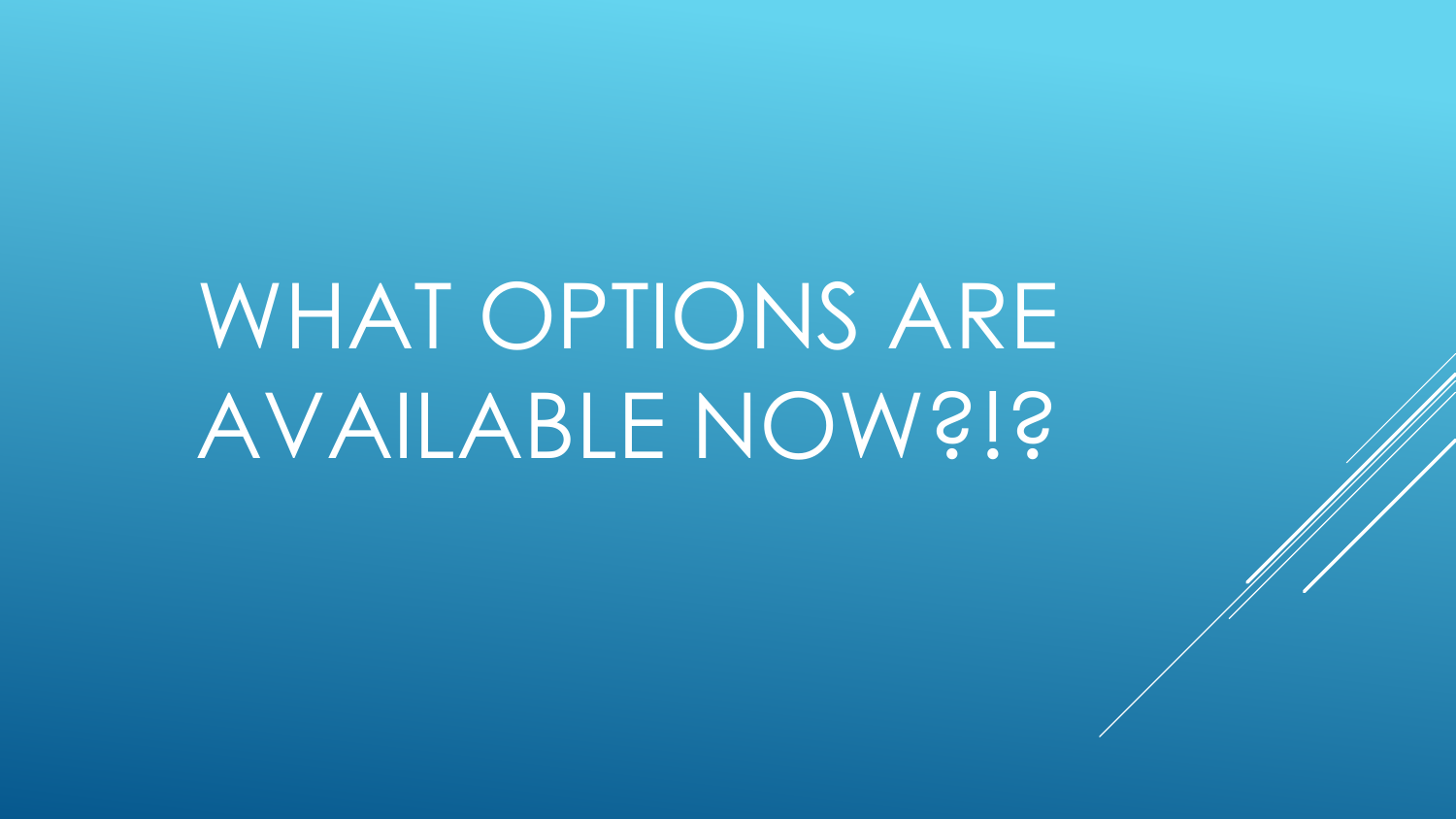#### NON-GRID FELONIES AND MISDEMEANORS

**K.S.A. 22-3716(b)(3)(B) Except as otherwise provided**, if the original crime of conviction was a misdemeanor or a felony specified in K.S.A. 2019 Supp. [21-6804](http://ksrevisor.org/statutes/chapters/ch21/021_068_0004.html)(i), and amendments thereto, and a violation is established, the court may:

(i) Continue or modify the probation, assignment to a community correctional services program, suspension of sentence or nonprison sanction and **impose confinement in a county jail not to exceed 60 days.** If an offender is serving multiple probation terms concurrently, any confinement periods imposed shall be imposed concurrently;

(ii) impose an intermediate sanction of confinement in a county jail, to be imposed as a **two**day or three-day consecutive period. The total of all such sanctions imposed pursuant to this subparagraph and subsection (b)(4) shall not exceed 18 total days during the term of supervision, except as provided in subsection (h); or

*[Additional 18 days allowed in subsection (h) allowing for 36 days total.]*

(iii) revoke the probation, assignment to a community correctional services program, suspension of sentence or nonprison sanction and require the defendant to serve the sentence imposed, any lesser sentence, and, if imposition of sentence was suspended, may impose any sentence that might originally have been imposed.

→ **No requirement that defendant served previous sanction** 

 $\rightarrow$ Revocation is not the only option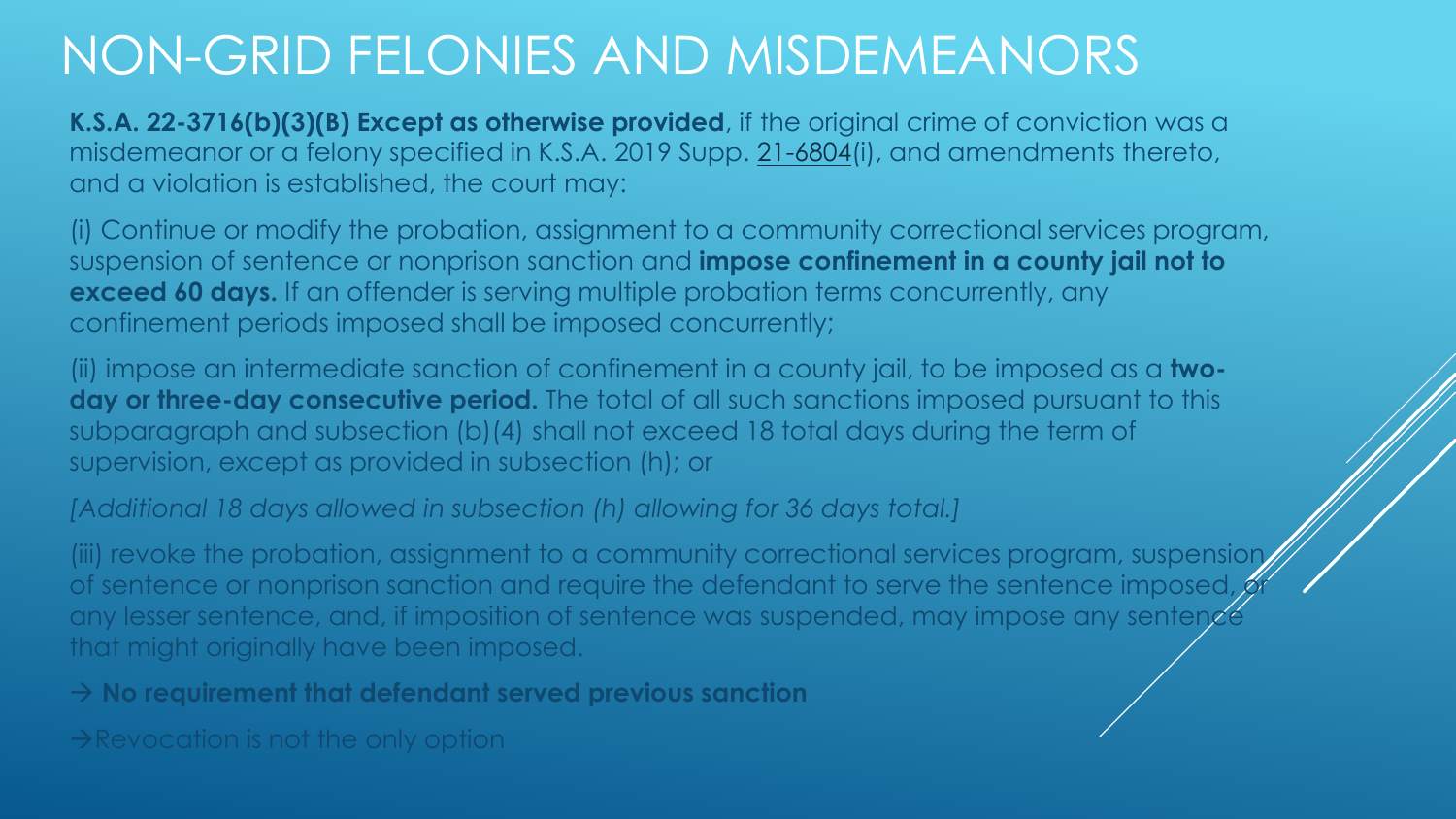### ON GRID FELONIES

#### **K.S.A. 22-3716(c)(1)**

(c)(1) Except as otherwise provided, if the original crime of conviction was a felony, other than a felony specified in [K.S.A. 21-6804\(i\)](https://1.next.westlaw.com/Link/Document/FullText?findType=L&pubNum=1001553&cite=KSSTS21-6804&originatingDoc=N531B89309DD111E9897BE981991D4DEA&refType=SP&originationContext=document&transitionType=DocumentItem&contextData=(sc.Default)#co_pp_17a3000024864), and amendments thereto, and a violation is established, the court may impose the following sanctions:

(A) Continuation or modification of the release conditions of the probation, assignment to a community correctional services program, suspension of sentence or nonprison sanction;

(B) continuation or modification of the release conditions of the probation, assignment to a community correctional services program, suspension of sentence or nonprison sanction and an intermediate sanction of confinement in a **county jail to be imposed as a two-day or three-day consecutive period**. The total of all such sanctions imposed pursuant to this subparagraph and subsection (b)(4) shall not exceed 18 total days during the term of supervision, except as provided in subsection (h); or

(C)if the **violator already had a sanction imposed** pursuant to subsection (c)(1)(B) related to the crime for which the original supervision was imposed, **revocation** of the probation assignment to a community corrections services program, suspension of sentence or nonprison sanction and requiring such violator to serve the sentence imposed, or any lesser sentence and, if imposition of sentence was suspended, imposition of any sentence that might originally have been imposed. *[exceptions in 22-3716(c)(7)]*

**K.S.A. 22-3716(c)(9)** 60 day sanction in county jail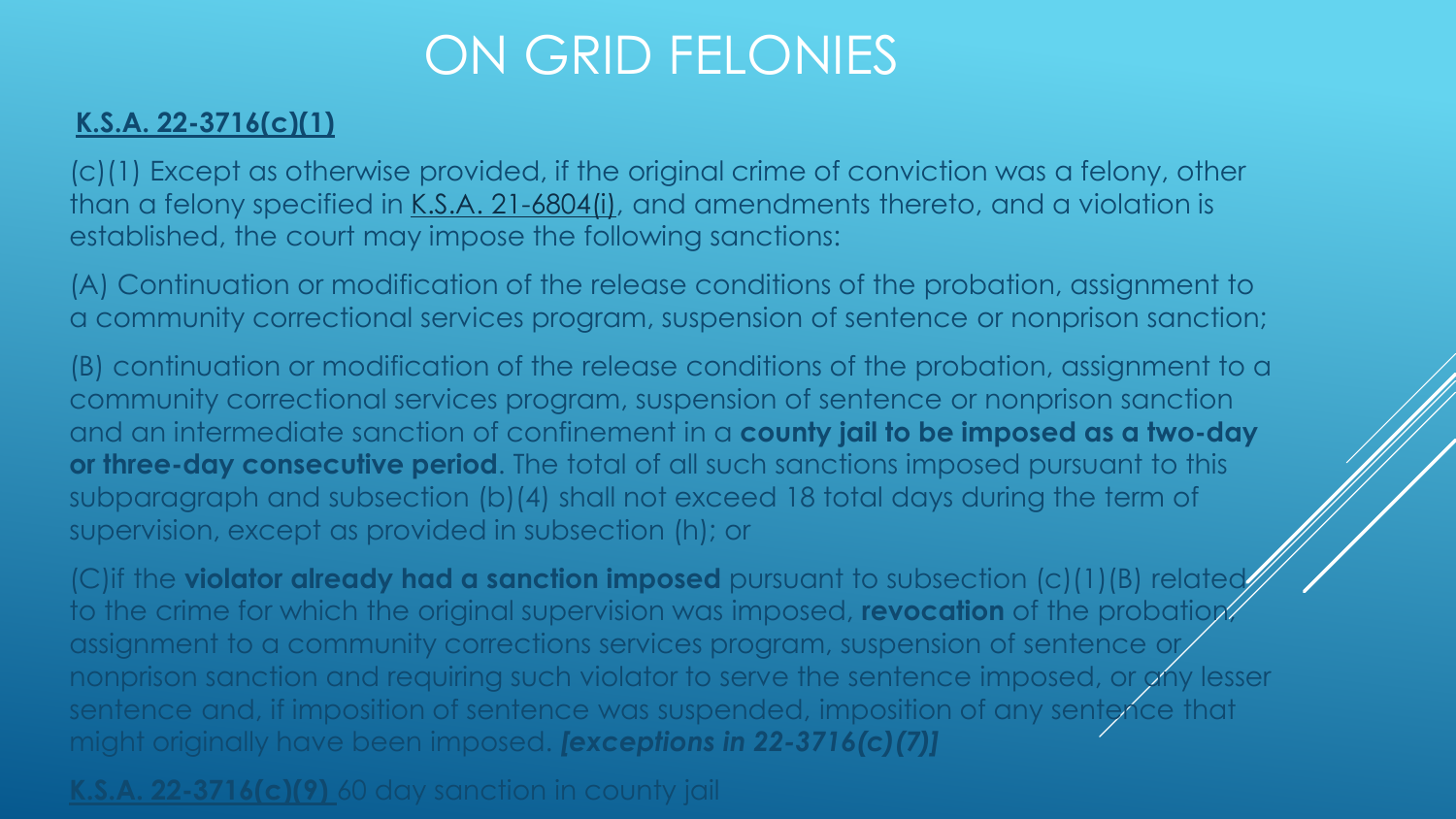#### **Modify the conditions of probation**

**K.S.A. 22-3716(c)(1)(A)**

**"(A) Continuation or modification of the release conditions** of the probation, assignment to a community correctional services program, suspension of sentence or nonprison sanction;"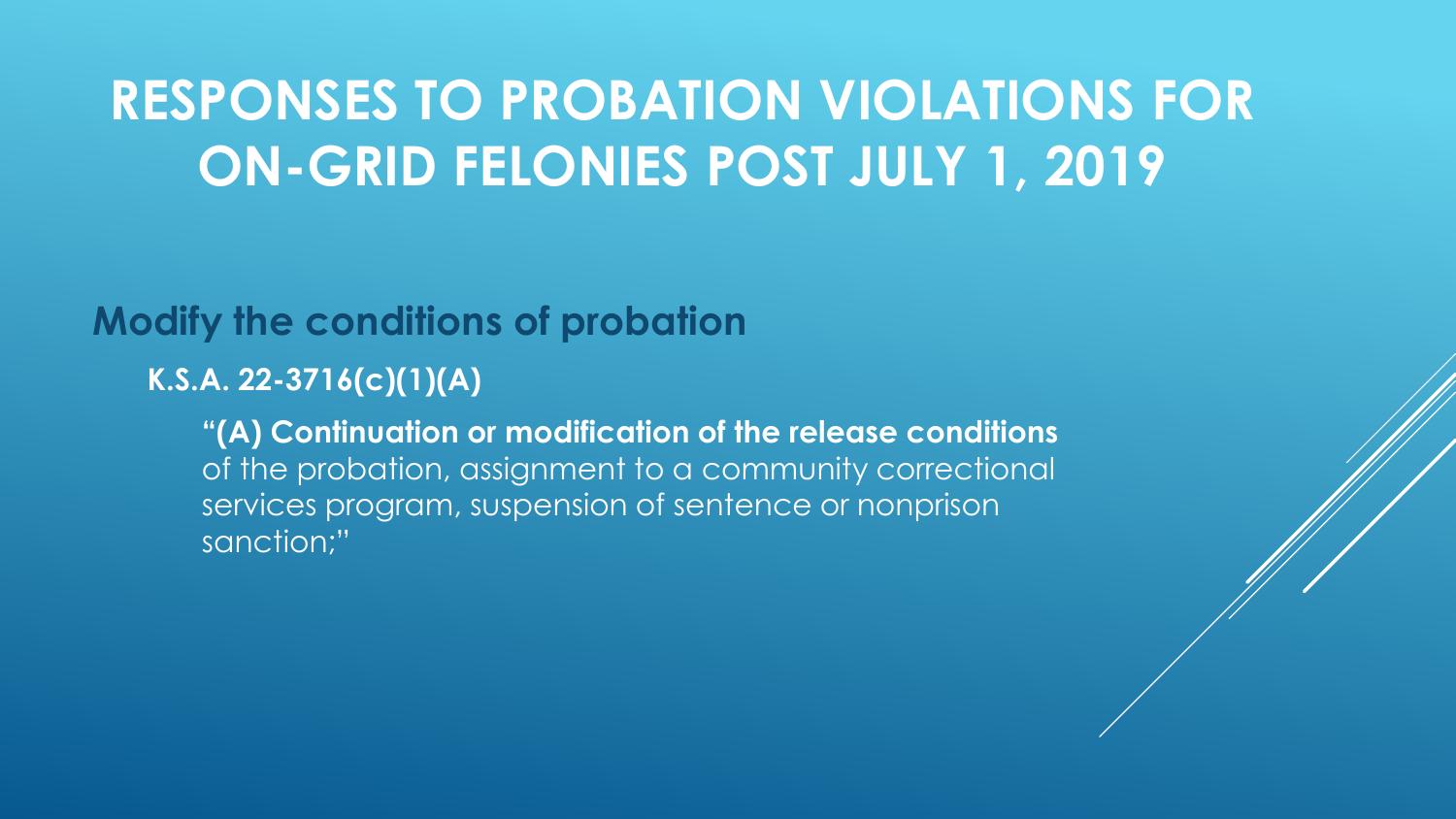#### **2/3 day jail sanctions**

#### **K.S.A. 22-3716(c)(1)(B)**

"(B) continuation or modification of the release conditions of the probation, assignment to a community correctional services program, suspension of sentence or nonprison sanction and an intermediate sanction of confinement in a **county jail to be imposed as a two-day or three-day consecutive period**. The total of all such sanctions imposed pursuant to this subparagraph and subsection (b)(4) shall not exceed 18 total days during the term of supervision, except as provided in subsection (h)"

**(h) authorizes 18 additional days for a total of 36**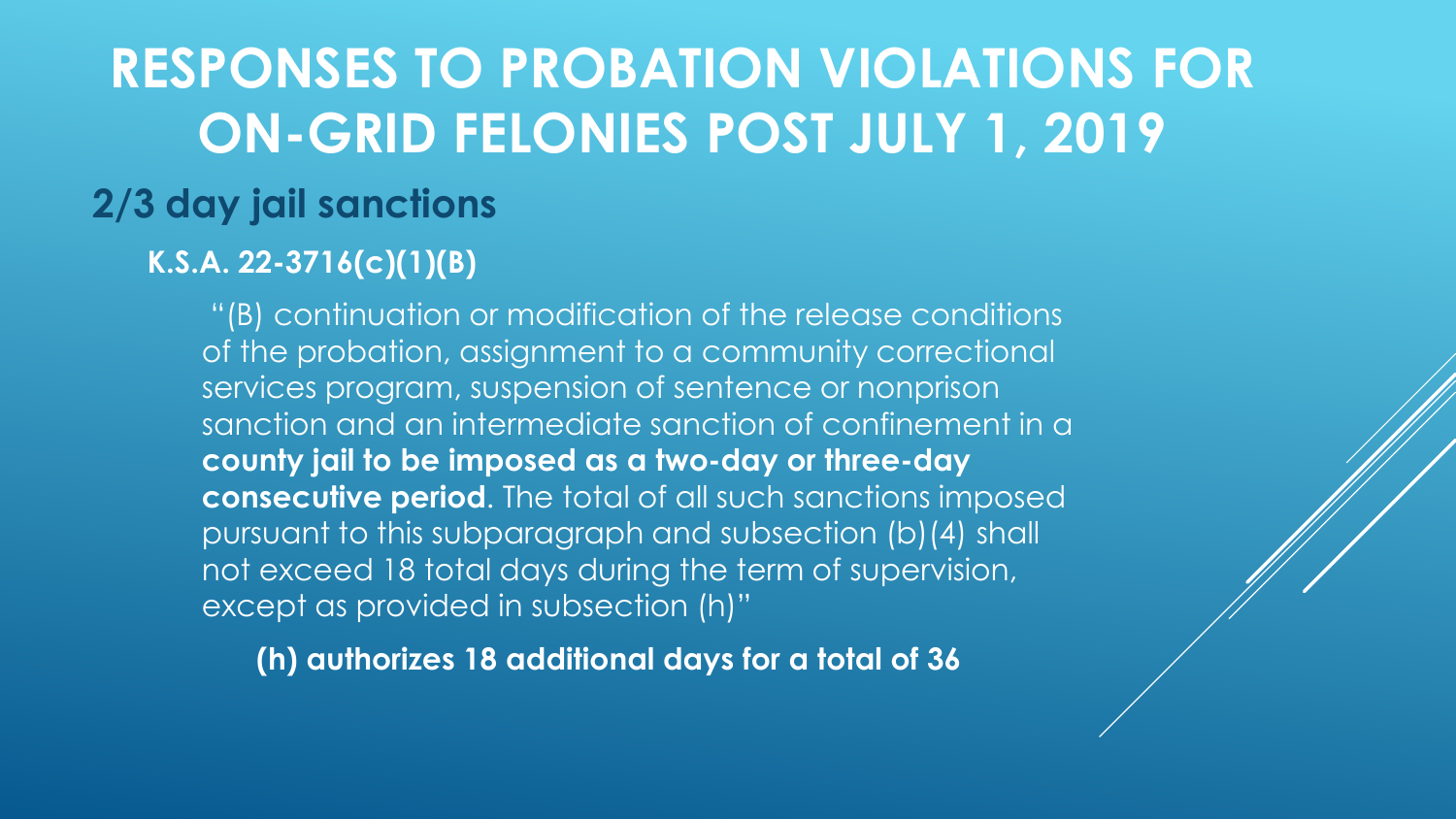#### **60 day jail sanction**

#### **K.S.A. 22-3716(c)(9)**

**(9) "**If the original crime of conviction was a felony, except for  $\overline{\text{vi}}$ olations of <u>[K.S.A. 8-1567](https://1.next.westlaw.com/Link/Document/FullText?findType=L&pubNum=1001553&cite=KSSTS8-1567&originatingDoc=N531B89309DD111E9897BE981991D4DEA&refType=LQ&originationContext=document&transitionType=DocumentItem&contextData=(sc.Default))</u> or <u>8-2,144</u>, and amendments thereto, and the court makes a finding that the offender has committed one or more violations of the release conditions of the probation, assignment to a community correctional services program, suspension of sentence or nonprison sanction, the court may impose **confinement in a county jail not to exceed 60 days** upon each such finding. **Such confinement is separate and distinct from the violation sanctions provided in subsection (c)(1)** and shall not be imposed at the same time as any such violation sanction."

*[Statute is clear that this is not part of the graduated sanction scheme]*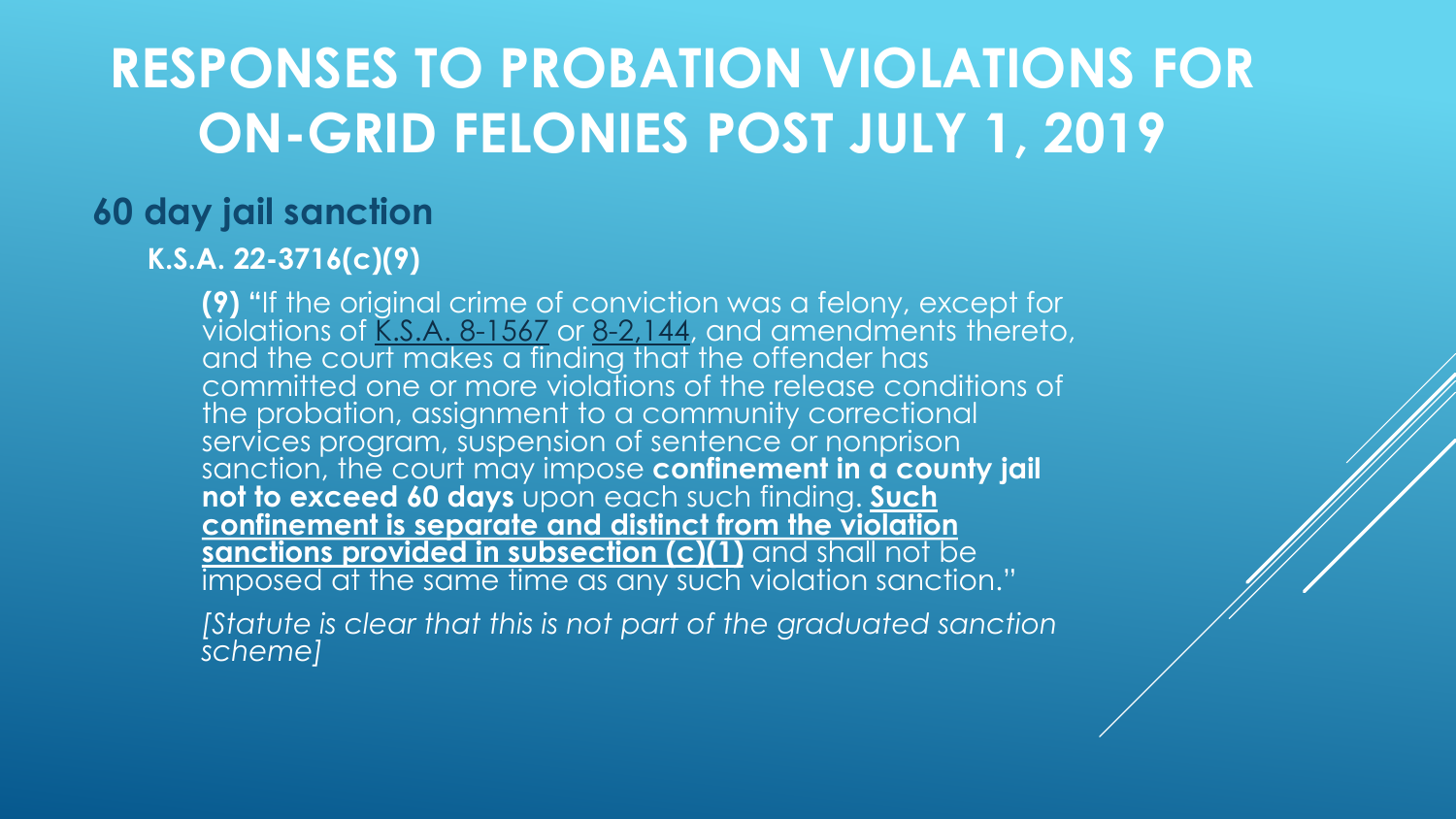HOW OFTEN ARE YOU USING THE 60 DAY **SANCTION?**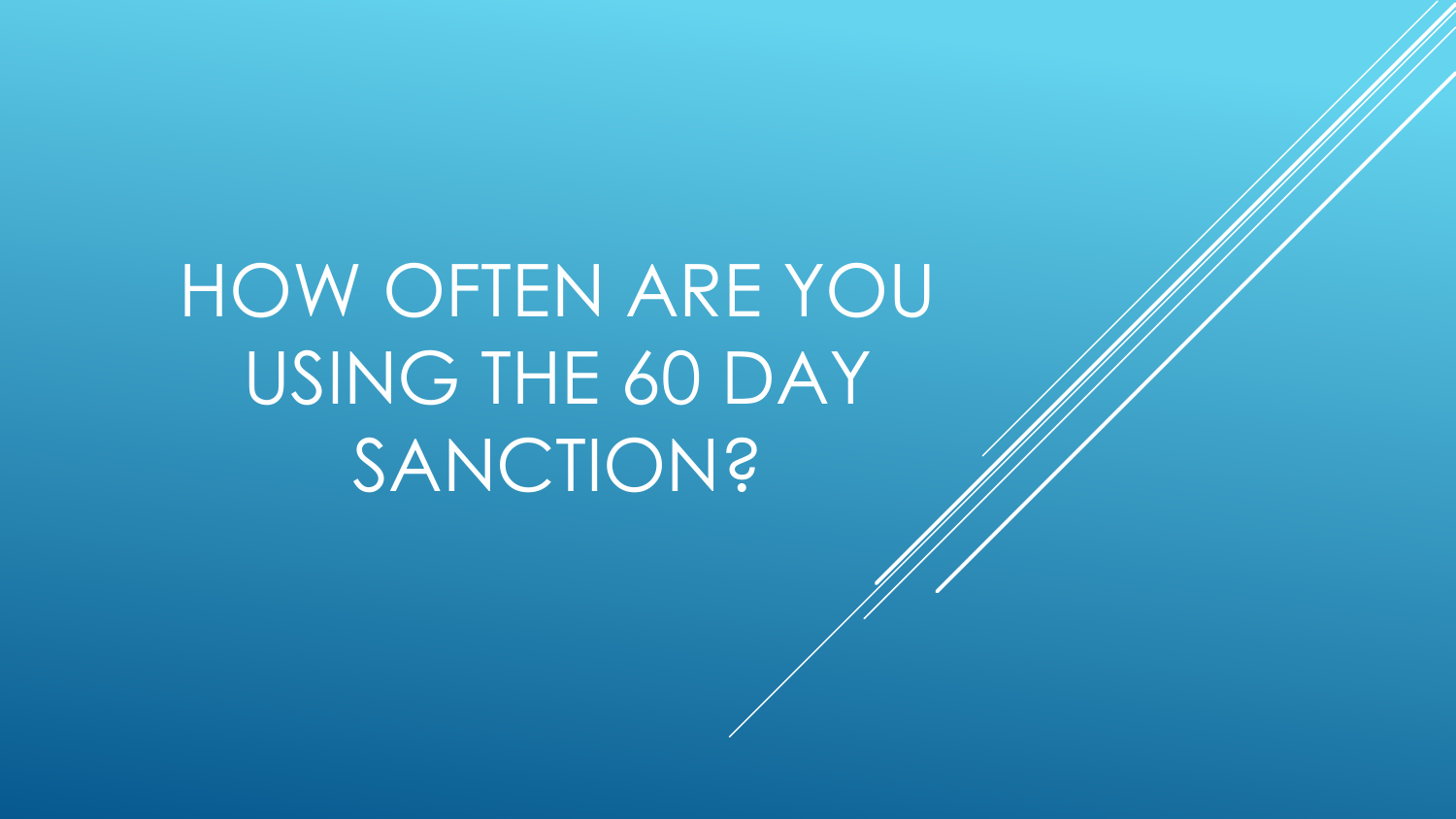- According to the Kansas Sentencing Commission:
	- $\triangleright$  in FY 2015, 16.2% (947 cases) of probation violation hearings resulted in the defendant serving an up to 60-day sanction in county jail.
	- **in FY 2016, 15.9% (1,059 cases) of probation** violation hearings resulted in the defendant serving an up to 60-day sanction in county jail.
	- **in FY 2017, 16.5% (1,166 cases) of probation** violation hearings resulted in the defendant serving an up to 60-day sanction in county jail.
	- **in FY 2018, 16.9% (1,377 cases) probation** violation hearings resulted in the defendant serving an up to 60-day sanction in county jail.
	- $\triangleright$  in FY 2019, 17.4% (1,441 cases) probation violation hearings resulted in the defendant serving an up to 60-day sanction in county jail.
- **SOURE: KSSC Probation Revocation JE** Database.

# FY 2015-2019

Use of the 60 day sanction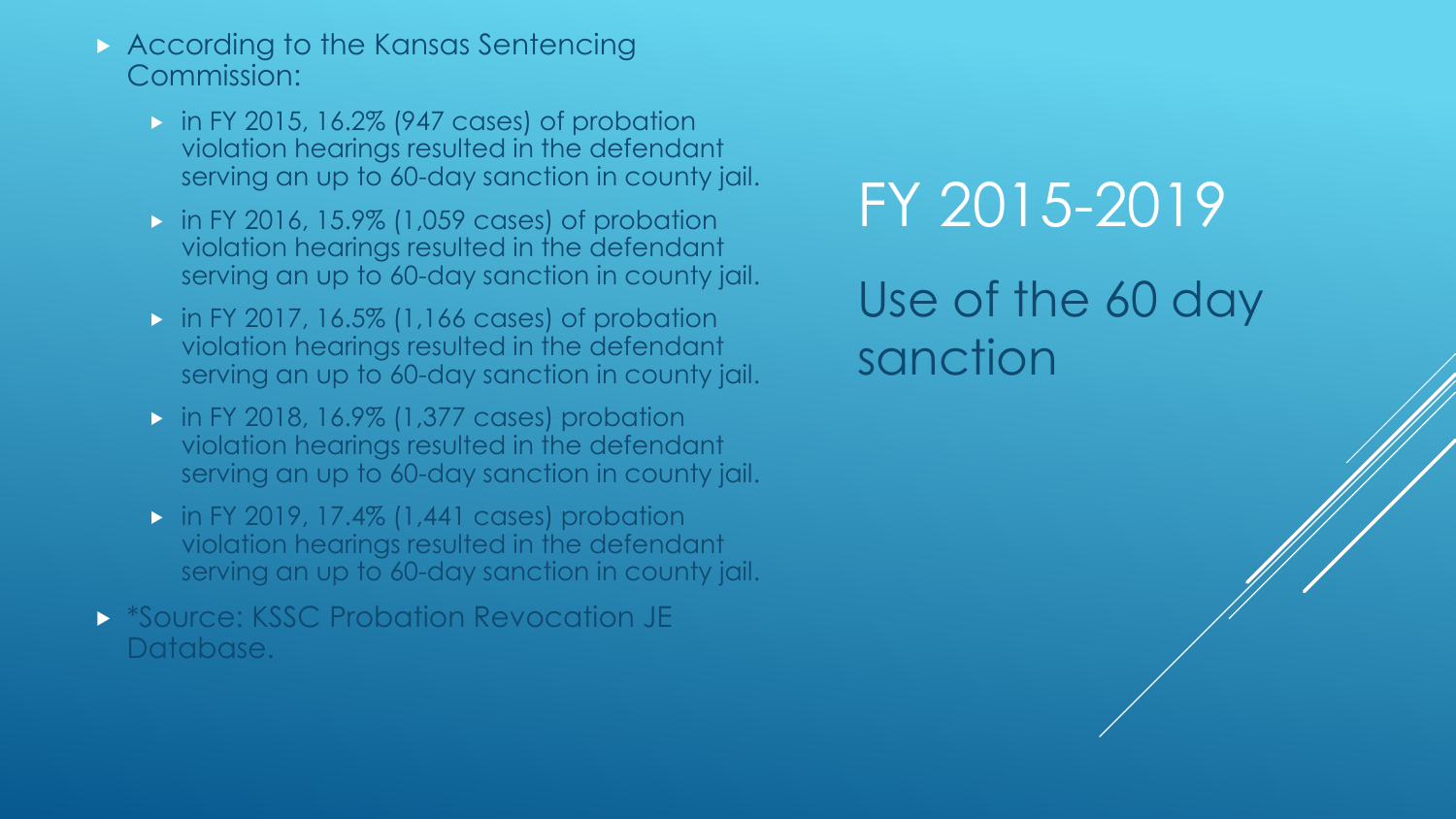### 60 DAY SANCTION CONTINUED

#### *State v. Chardon*

- Defendant entitled to jail credit towards underlying PV sanction time (not just underlying sentence) for time in jail awaiting hearing/disposition on the 60 day jail credit.
- **In Chardon, where a defendant was in jail for 65 days** awaiting disposition of a probation violation, the Court found that the defendant should have been credited the 65 days towards his 60 day sanction because the 60 day sanction is "separate and distinct" from the intermediate sanctions where the legislature made it clear that the sentence cannot be served by prior confinement credit. See *State v. Chardon*, No. 119,464, 2019 WL 3977828 (Kan. App.2019)(unpublished opinion).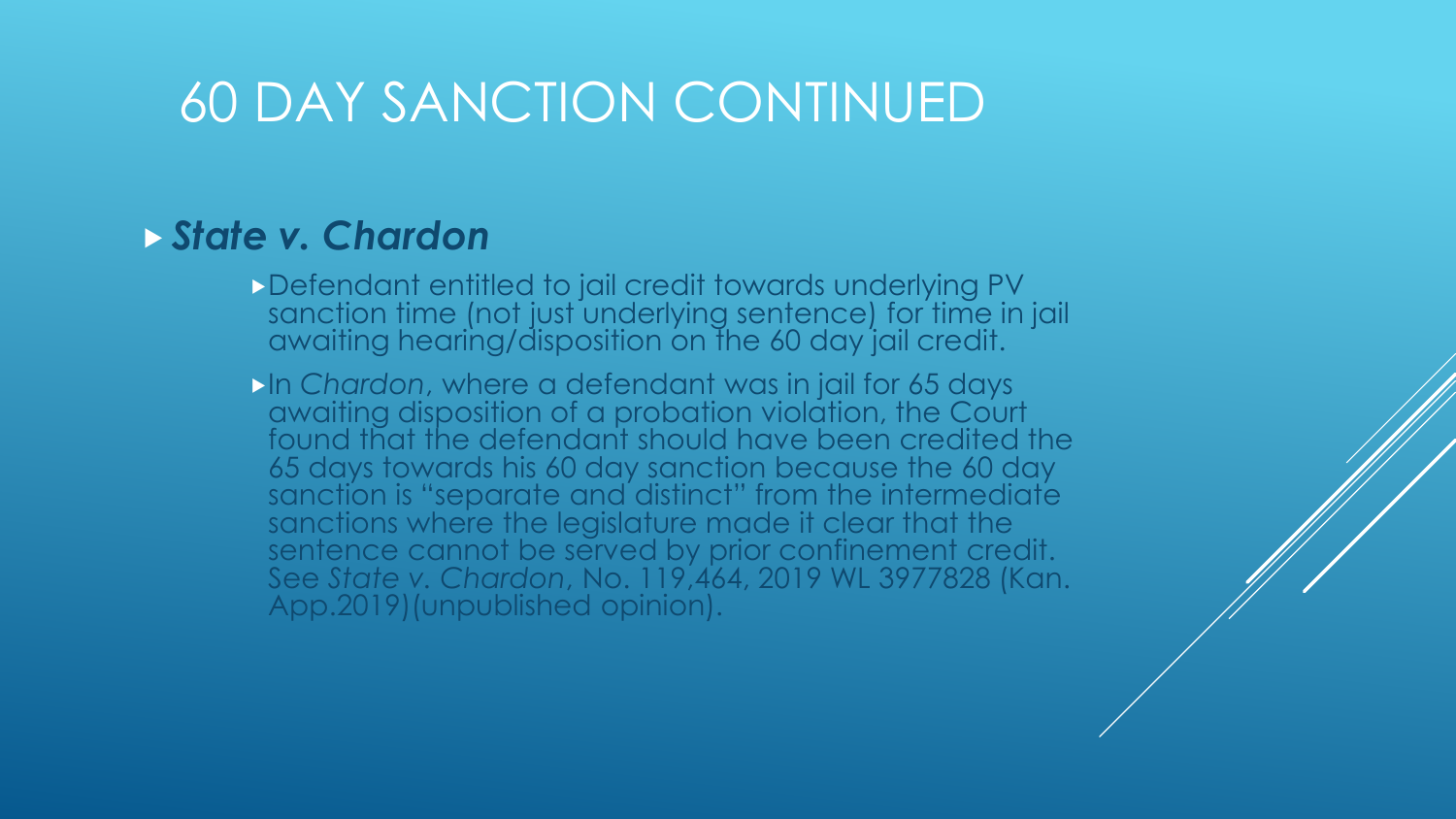### 60 DAY SANCTION CONTINUED

#### *State v. Allen*

- 60 day jail sanctions must be served concurrently on multiple cases.
- *In Allen,* a defendant was on probation for two separate cases and was ordered to two 60 day jail sanctions to run consecutively by two different judges, the Court found that the defendant could only be ordered to serve 60 days because the statute is clear that the sanctions must be run concurrently. See *State v. Allen*, 55 Kan. App. 2d 87, 407 P.3d 661 (Kan.App 2017).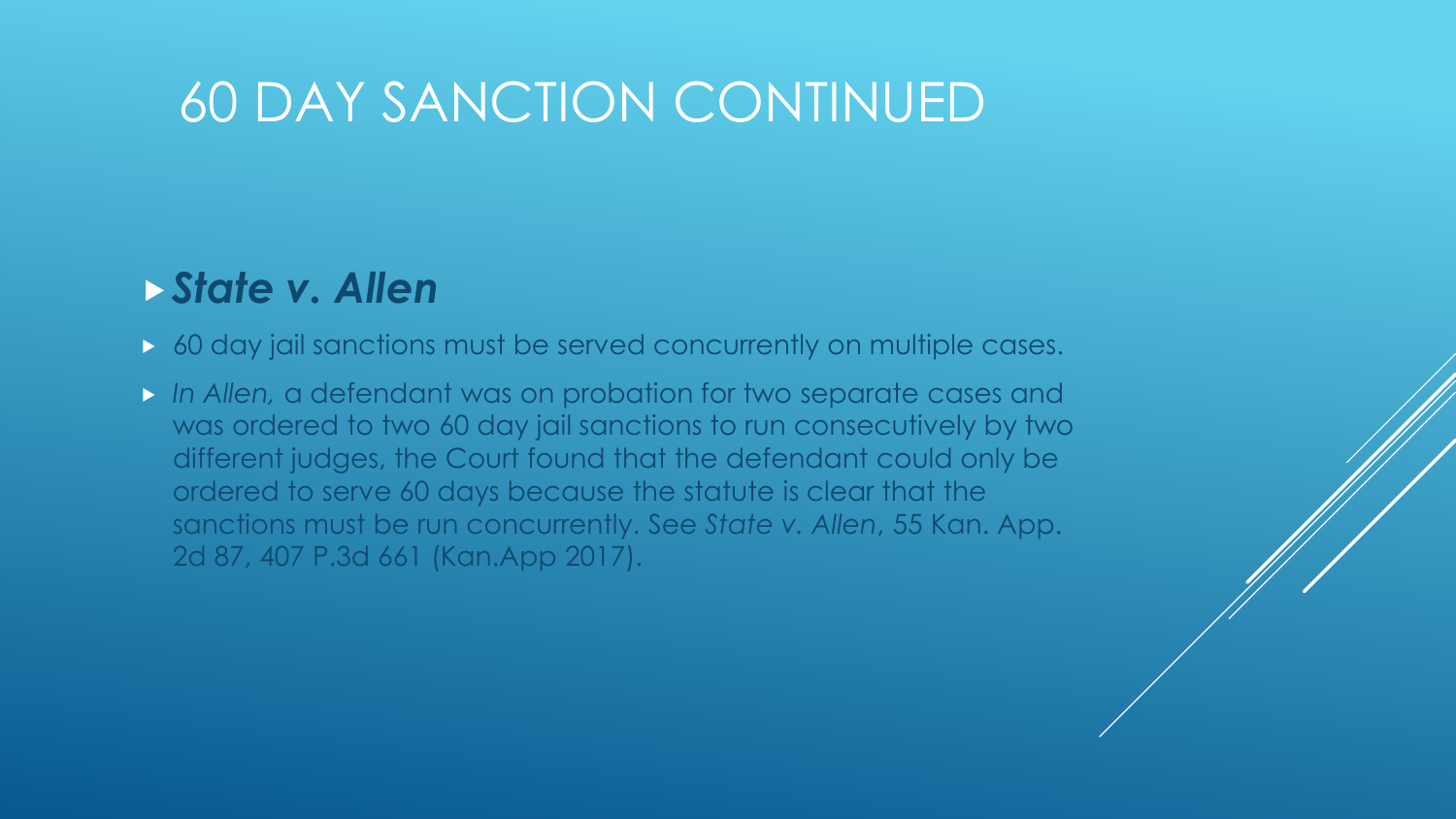#### **Revocation**

#### **Previous Sanction (K.S.A. 22-3716(c)(1)(C))**

"(C) if the violator **already had a sanction imposed pursuant to subsection (c)(1)(B)** related to the crime for which the original supervision was imposed, revocation of the probation, assignment to a community corrections services program, suspension of sentence or nonprison sanction and requiring such violator to serve the sentence imposed, or any lesser sentence and, if imposition of sentence was suspended, imposition of any sentence that might originally have been imposed."

[2/3 day quick dips referenced as a previous sanction, however, 60 day sanctions are not.]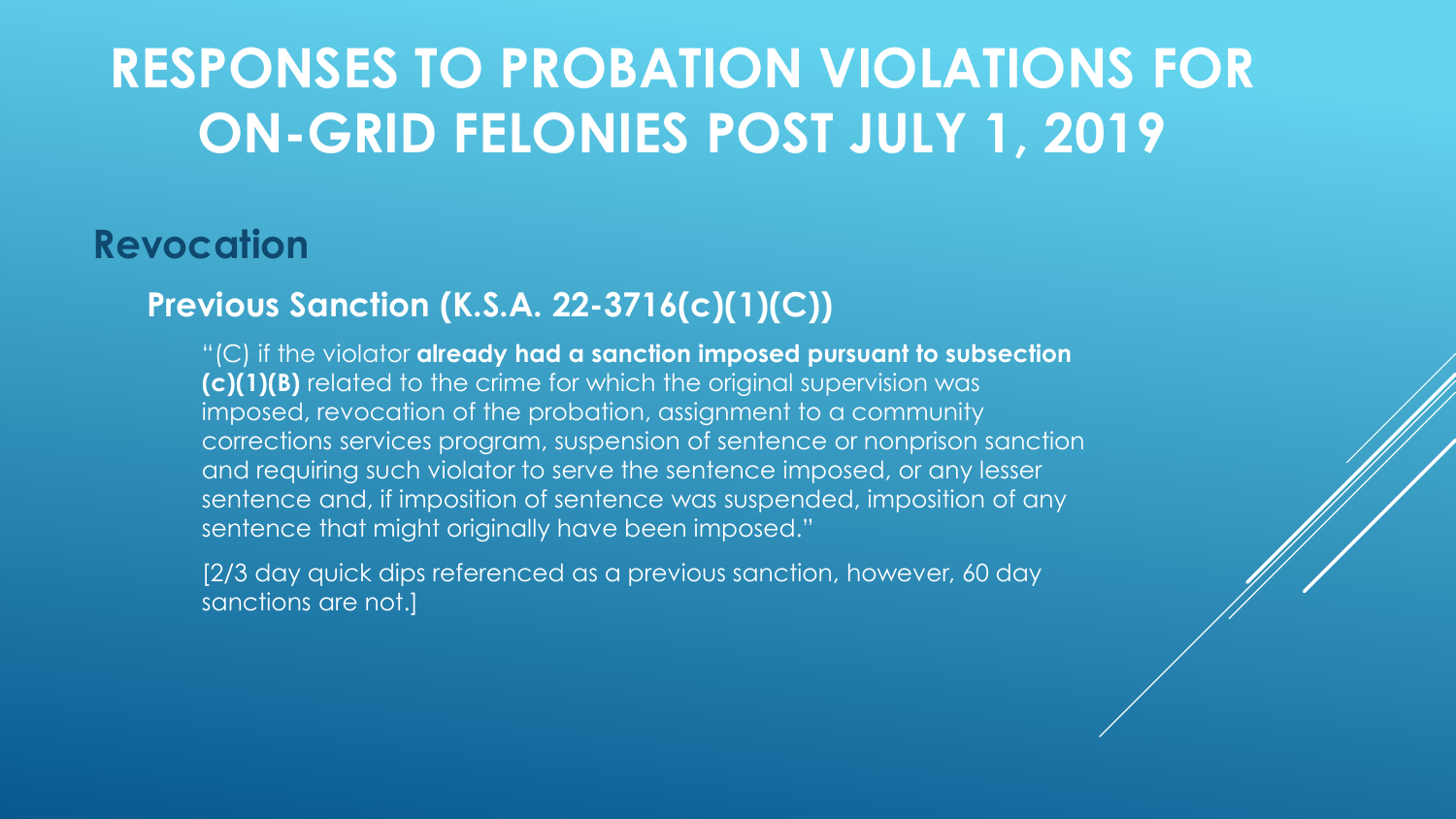#### **Revocation**

**Reasons to revoke without a previous sanction (K.S.A. 22- 3716(c)(7))**

- **1. Public safety/offender welfare**
- **2. Dispositional departure**
- **3. New misdemeanor/felony**
- **4. Offender absconds**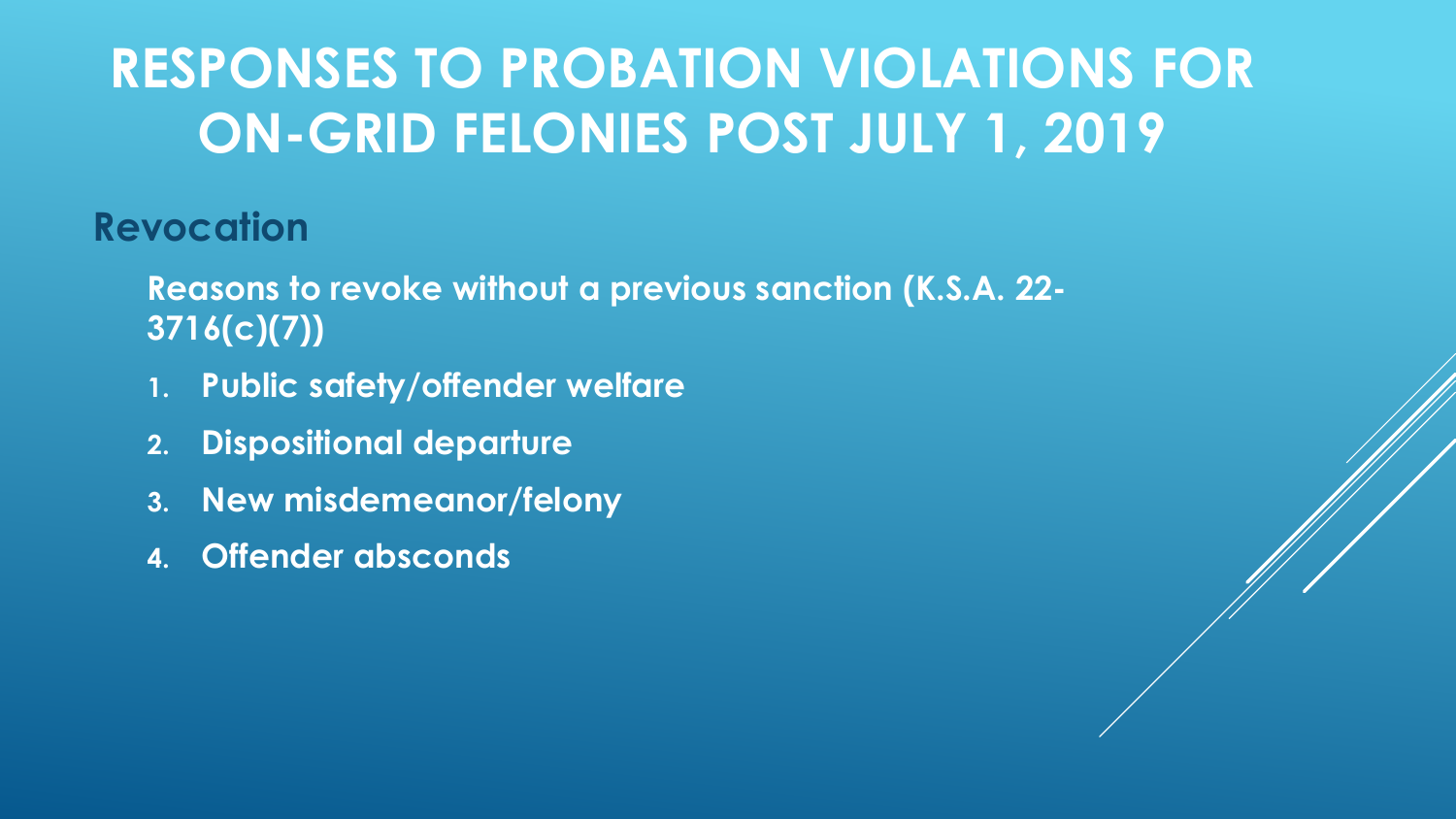#### **Public safety/offender welfare**

K.S.A. 22-3716(c)(7)(A) The **court finds and sets forth with particularity the reasons** for finding that the safety of members of the public will be jeopardized or that the welfare of the offender will not be served by such sanction;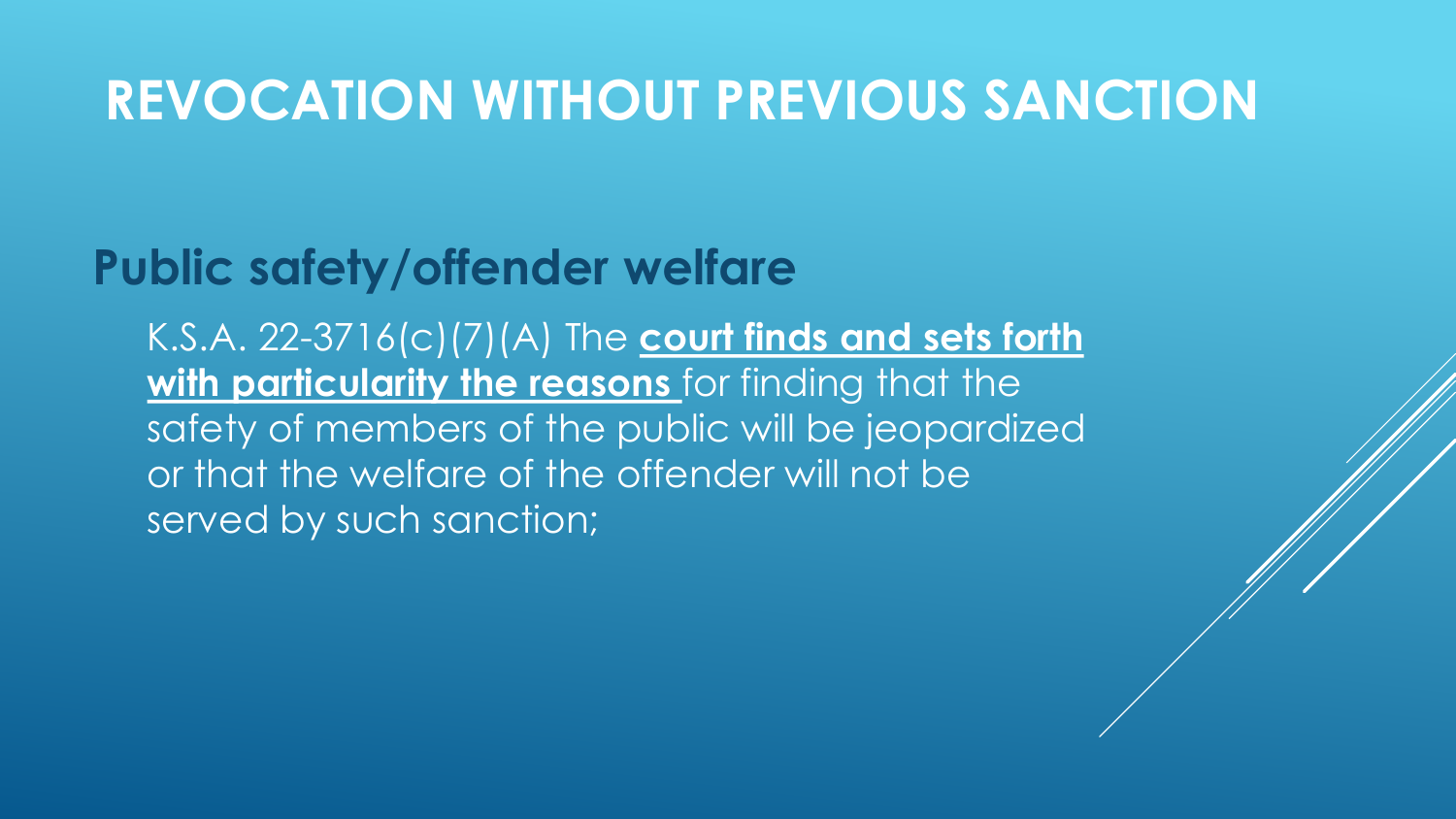#### **Implicit comments are not enough.** See State v. *Clapp*, 308 Kan. 976, 425 P.3d 605 (2018).

- Referenced prior weapons cases, defendant's dangerous criminal history and dishonesty with ISO
- 60 day jail sanction to be suspended when defendant went to inpatient treatment ordered at original sentencing, sentenced to 180 days prison at first PV hearing, revoked at second PV hearing
- COA upheld revocation and also considered language used at first PV hearing
- The Supreme Court stated, "we discern the district court's remarks to Clapp were akin to the reasoning historically relied upon by district courts in exercising unfettered discretion to revoke probation for any violation and impose an underlying prison sentence." *Id.* at 991.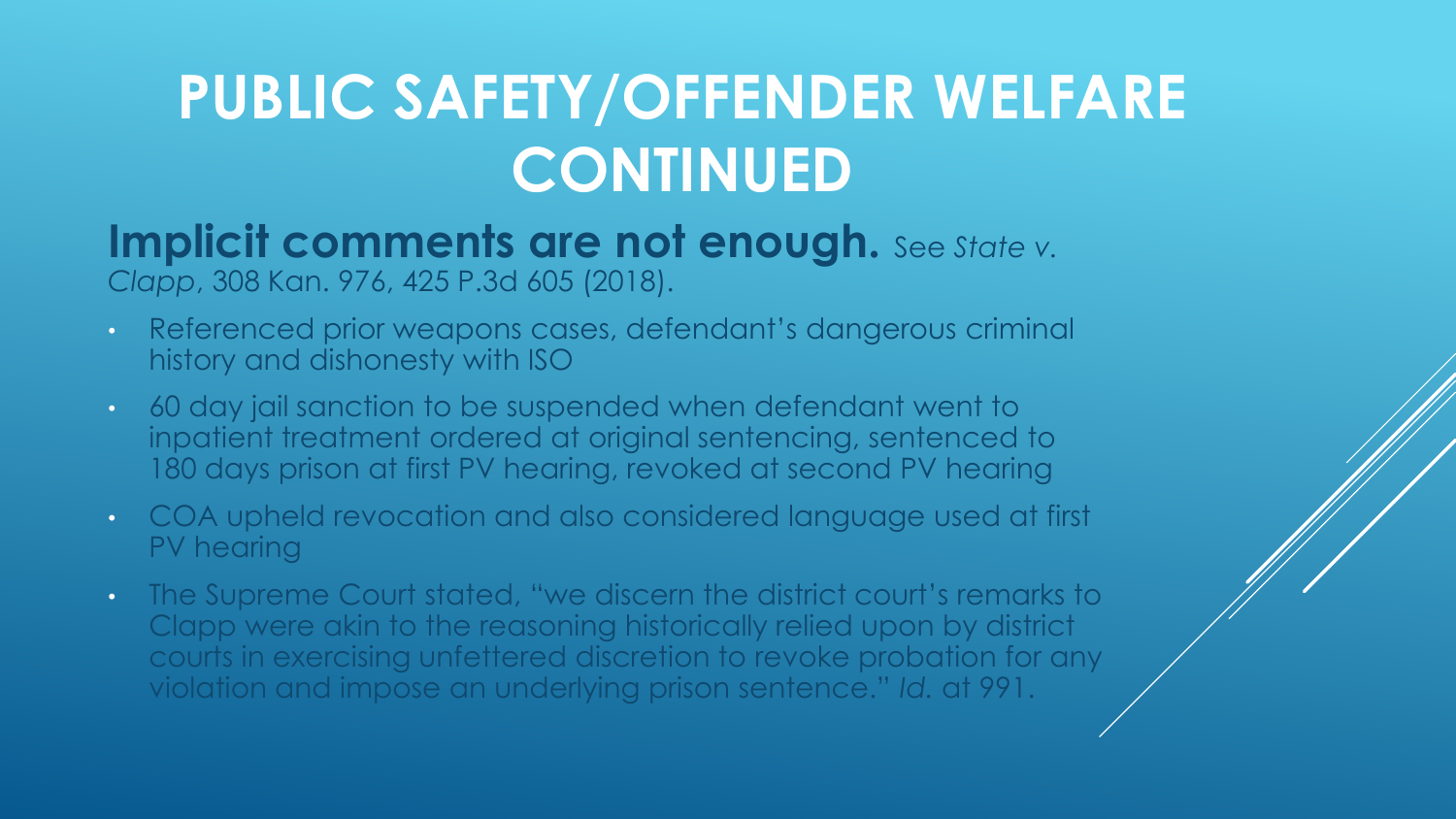#### **Broad statements about continued drug usage and past behavior are likely not**

**enough.** See *State v. Duran*, No. 119,303 2019 WL 2554125 (Kan.App. 2019)(unpublished opinion).

- Defendant committed a new crime while on probation
- Judge gave defendant the choice between probation and prison during dual violation/sentencing hearing
- Stated "no tolerance policy" while on probation, defendant would be revoked for any violation
- Defendant tested positive for methamphetamine 3 days after he was released
- Judge revoked him making comments about the offender's welfare/public safety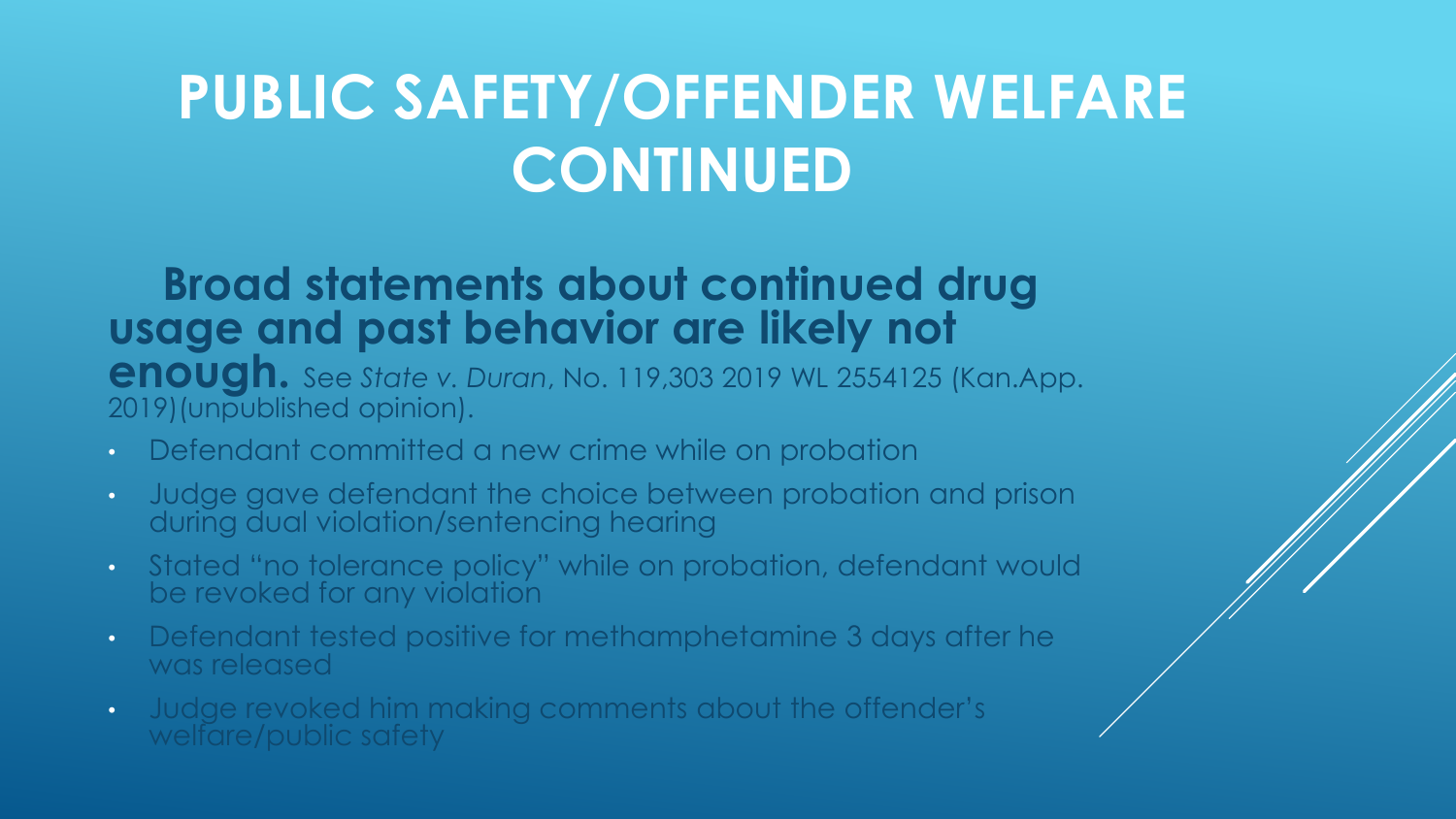- District Court stated: "I understand your desire not to go to prison. I understand the rationalization that you justify your desire to not go to prison despite your long-term addiction. But I'm going to find that reinstatement of probation is not in your best interest, would not be in your welfare because you are likely to obtain new probation violation matters based on repeat behaviors, as you've already shown in the prior probation warrants**. Drug usage, weapon possession. You have the possibility of incurring new charges. Public safety's impacted in a negative way because of the demonstrated history and the, again, possibility that you would have possession and possibly use of weaponry in the future. You would certainly be fueling the drug economy, which is illegal in and of itself."** *Id.* at 765.
- COA: "…. "if courts are allowed to make an offender welfare finding based on the likelihood that a person addicted to drugs is going to relapse, then (c)(9) would swallow up the graduated sanctions system." Likewise, if courts can make an offender welfare finding because a person might violate his or her probation again, the exception will swallow the rule. And if courts can base their public safety findings on such generalized conclusions that a defendant's continued drug usage fuels the drug economy, all probation revocations for drug usage could result in such a finding and the bypassing of intermediate sanctions." State v. Duran, No. 119,303 2019 WL 2554125 (Kan.App. 2019)(unpublished opinion).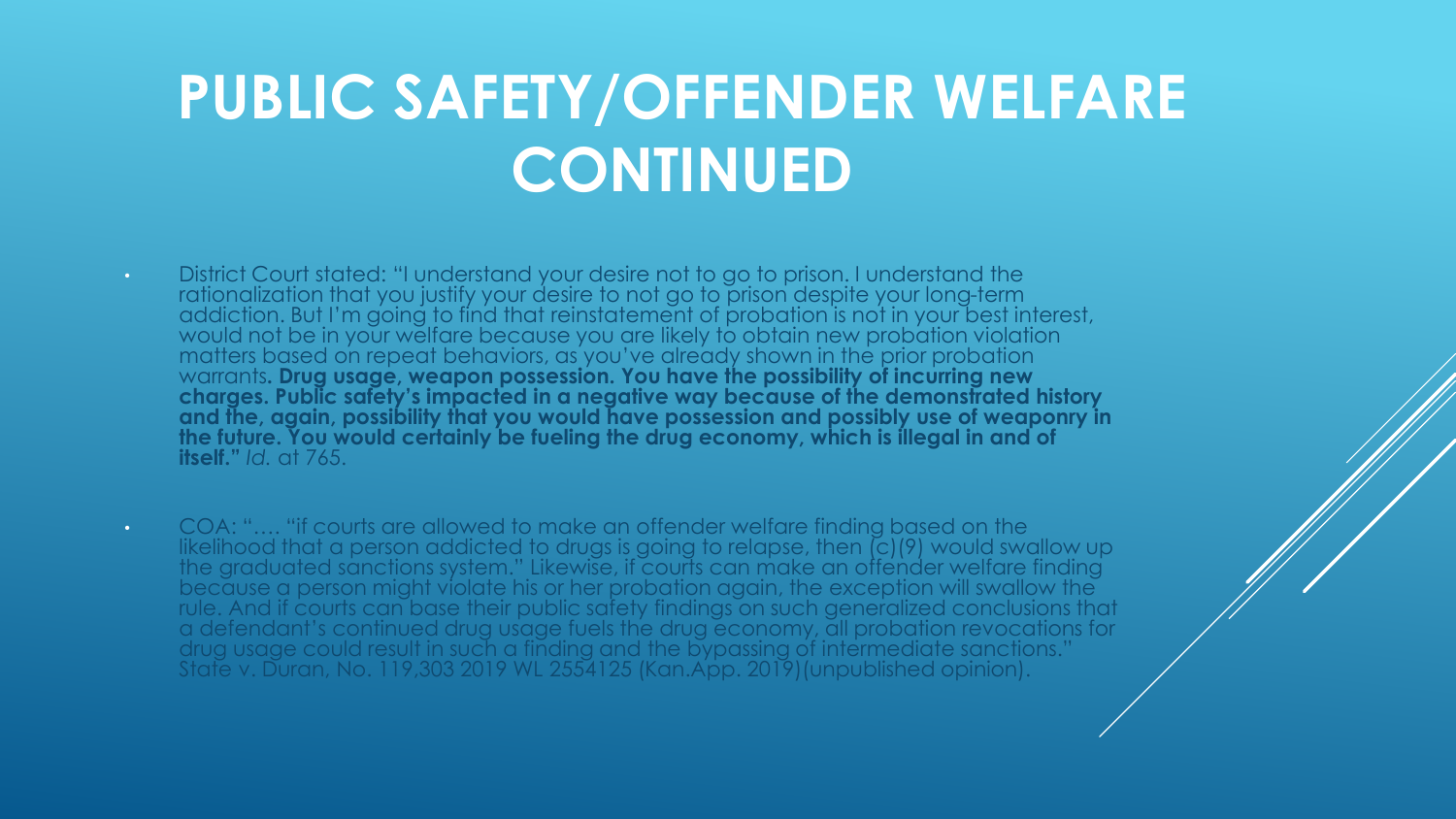*State v. Duran*, No. 119,303 2019 WL 2554125 (Kan.App. 2019)(unpublished opinion).

**• "Broad generalizations that equally could apply to all similar cases are not sufficiently particularized to meet the requirements of K.S.A. 2018 Supp. 22-3716(c)(9)(A)." Id. at 767.**

**• "A district court's finding under K.S.A. 2018 Supp. 22- 3716(c)(9)(A) that the safety of members of the public will be jeopardized or that the welfare of the offender will not be served by imposing intermediate sanctions for a probation violation is not specific enough to bypass intermediate sanctions if an appellate court must infer from the judge's finding the particularized reasons why public safety would be jeopardized or the offender's welfare would not be served." Id.**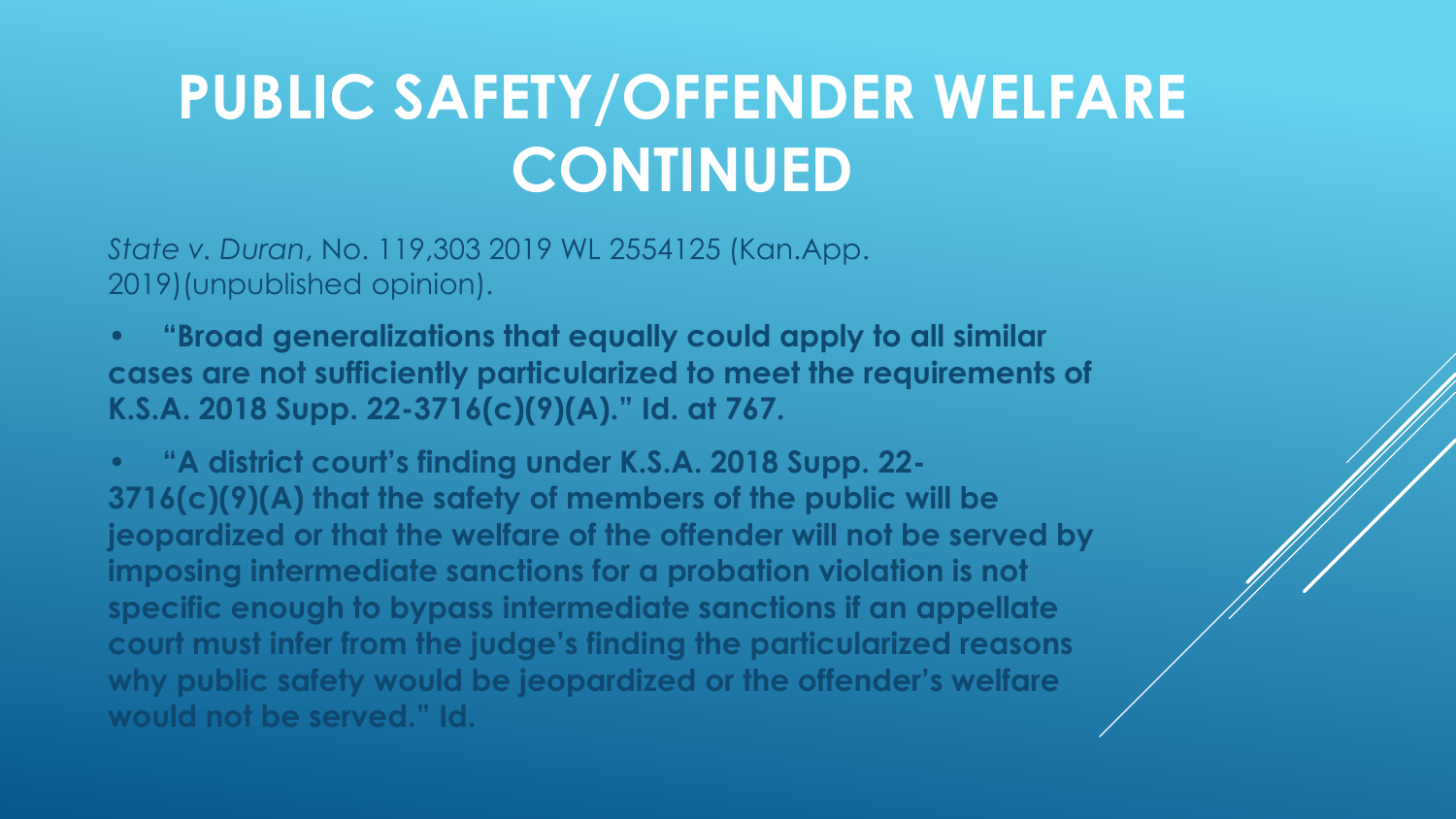#### **Dispositional departure**

K.S.A. 22-3716(c)(7)(B) Probation, assignment to a community correctional services program, suspension of sentence or nonprison sanction was originally granted as the result of a dispositional departure granted by sentencing court pursuant to K.S.A. 2018 Supp. 21-6815.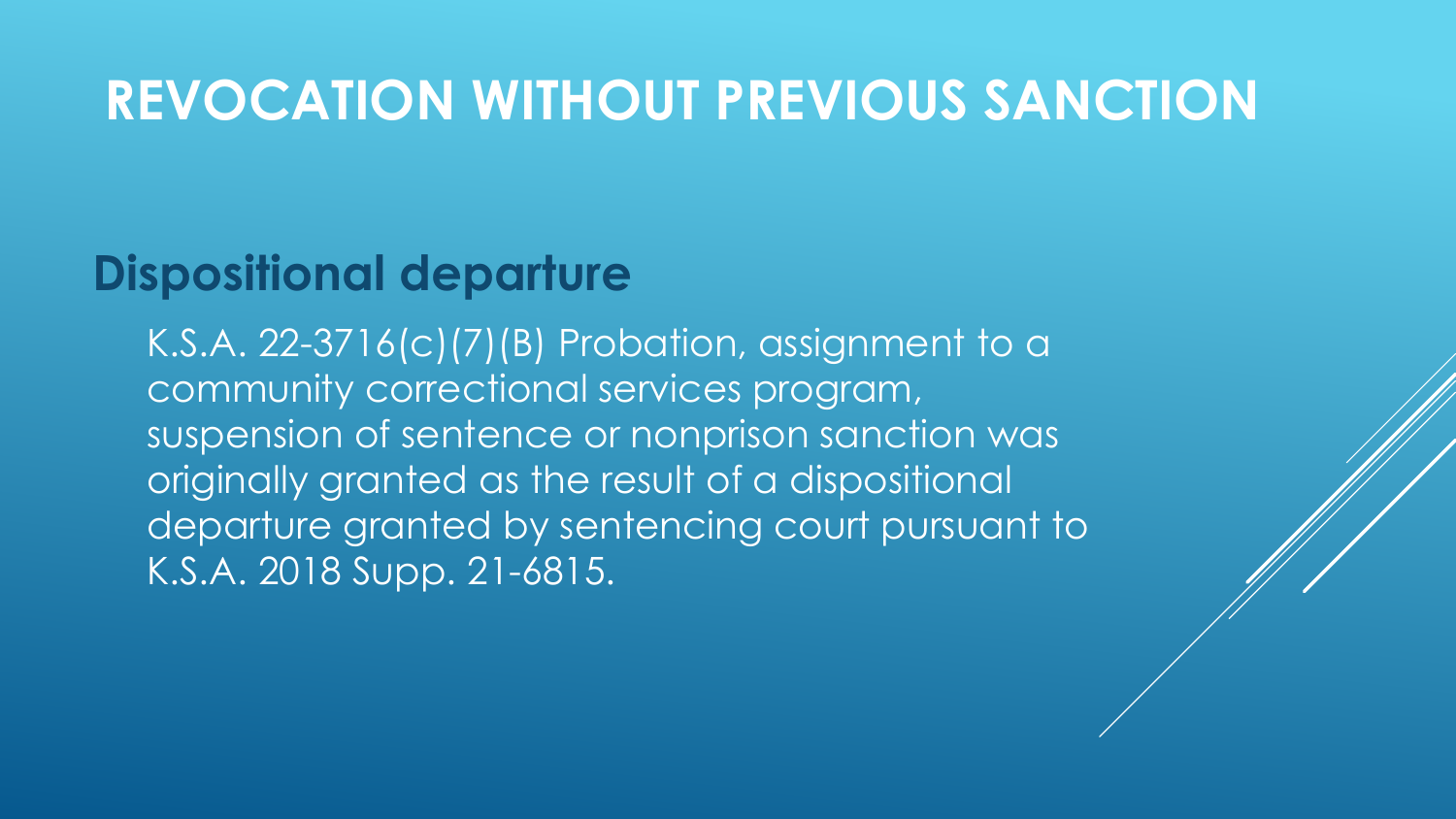### RETROACTIVE…. FOR NOW

- K.S.A. 2017 Supp. 22-3716(c)(9)(B) permits a district court to revoke a defendant's probation without having imposed a graduated sanction if probation was originally granted as the result of a dispositional departure. *State v. Tearney*, No. 120,340, 2019 WL 6973672 at \*1 (Kan.App. 2019)(unpublished opinion).
- **This dispositional departure exception, enacted on July 1, 2017, applies to probation violations which occur after July 1, 2013, even when those violations occurred before the dispositional departure exception**. *Id*.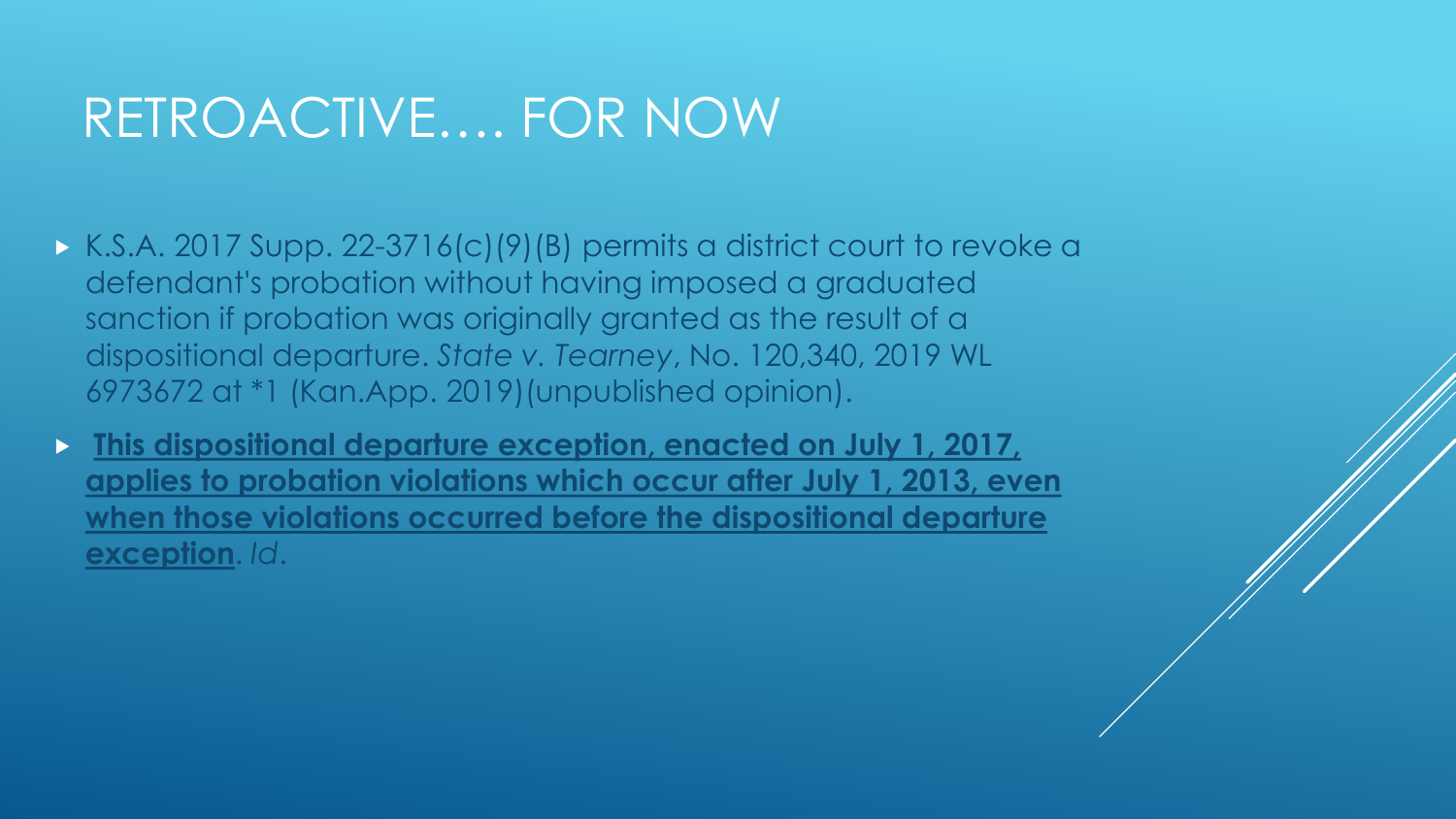#### **New misdemeanor or felony**

K.S.A. 22-3716(c)(7)(C) Offender commits a new felony or misdemeanor while the offender is on probation, assignment to a community correctional services program, suspension of sentence or nonprison sanction

- No requirement for conviction See *State v. Kyles*, 2015 WL 5613265 at \*4 (Kan.App.2015) (unpublished opinion).
- Traffic infractions don't count! See *Id.*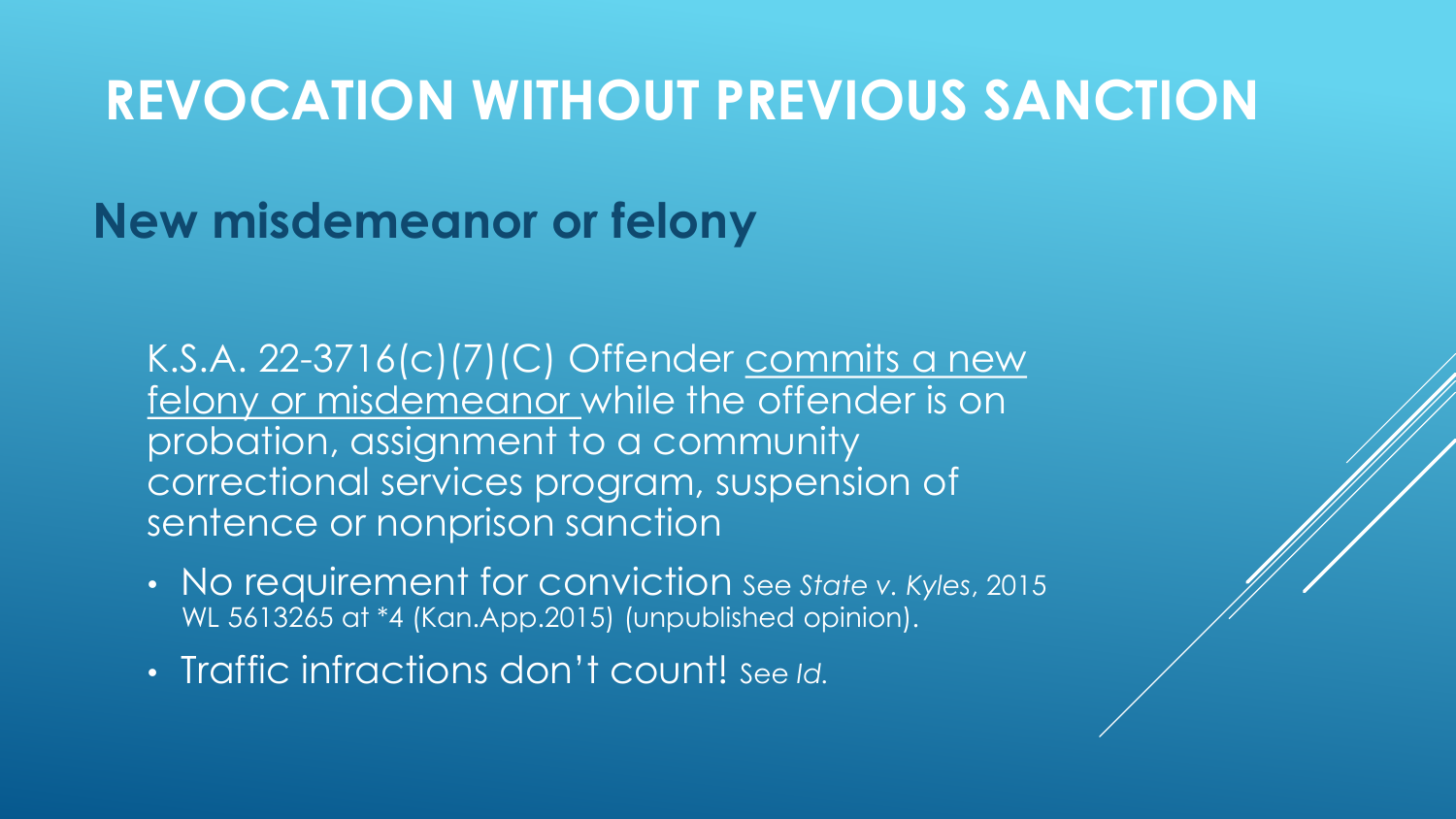#### **New misdemeanor or felony**

#### *State v. Williams,* No. 112,228*,* 2015 WL 5613253 (Kan.App.2015)(unpublished opinion)

- Defendant picks up murder charge while on probation
- Bound over at preliminary hearing (first degree murder and criminal possession of firearm)
- At PV hearing, judge took judicial notice that defendant had been bound over & commented that another judge found PC to bind defendant over
- Court commented that he reviewed that hearing and ruling made; found sufficient evidence for violation but didn't state which standard he used
- Defendant revoked
- COA reversed stating, "a district court may not impose a probable cause standard in place of the preponderance of the evidence standard. Since the mere fact that Williams was bound over for trial under the probable cause standard was insufficient evidence to revoke Williams' probation, and it appears the wrong legal standard was employed to determine whether Williams violated his probation, we reverse the district court's order revoking probation and remand the matter for a new probation revocation hearing." *Id. at \*8.*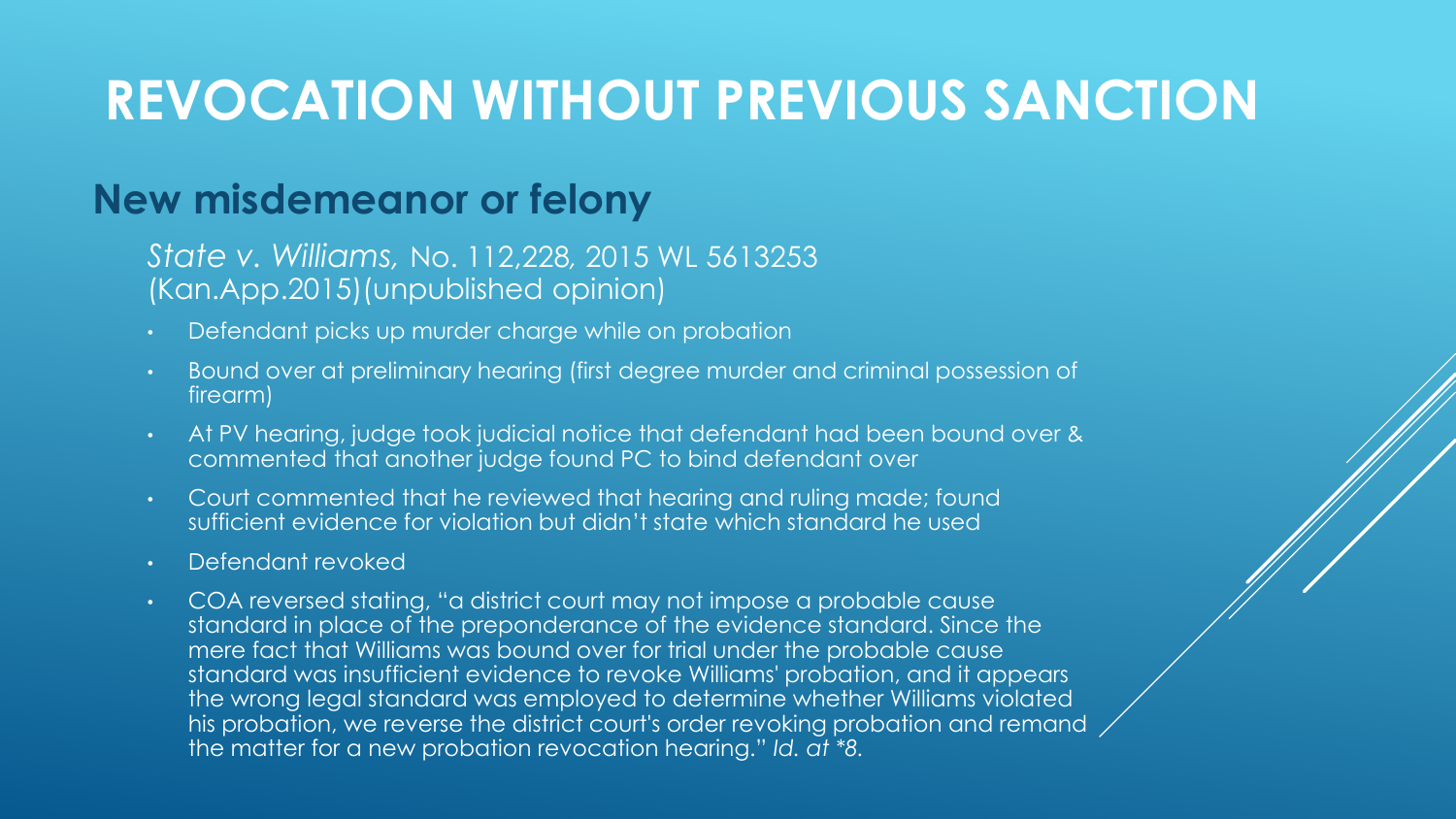#### **Absconding**

K.S.A. 22-3716(c)(7)(D) Offender absconds from supervision while offender is on probation assignment to a community correctional services program, suspension of sentence or nonprison sanction

#### **Absconding defined in** *State v. Dooley*

"the State must show, and the district court must find, that the probation violator engaged in some course of action (or inaction) with the conscious intent to hide from or otherwise evade the legal process, such as intentionally avoiding probation supervision by hiding within or secretly leaving the jurisdiction." State v. Dooley, 308 Kan. 641, 423 P.3d 469 (2018).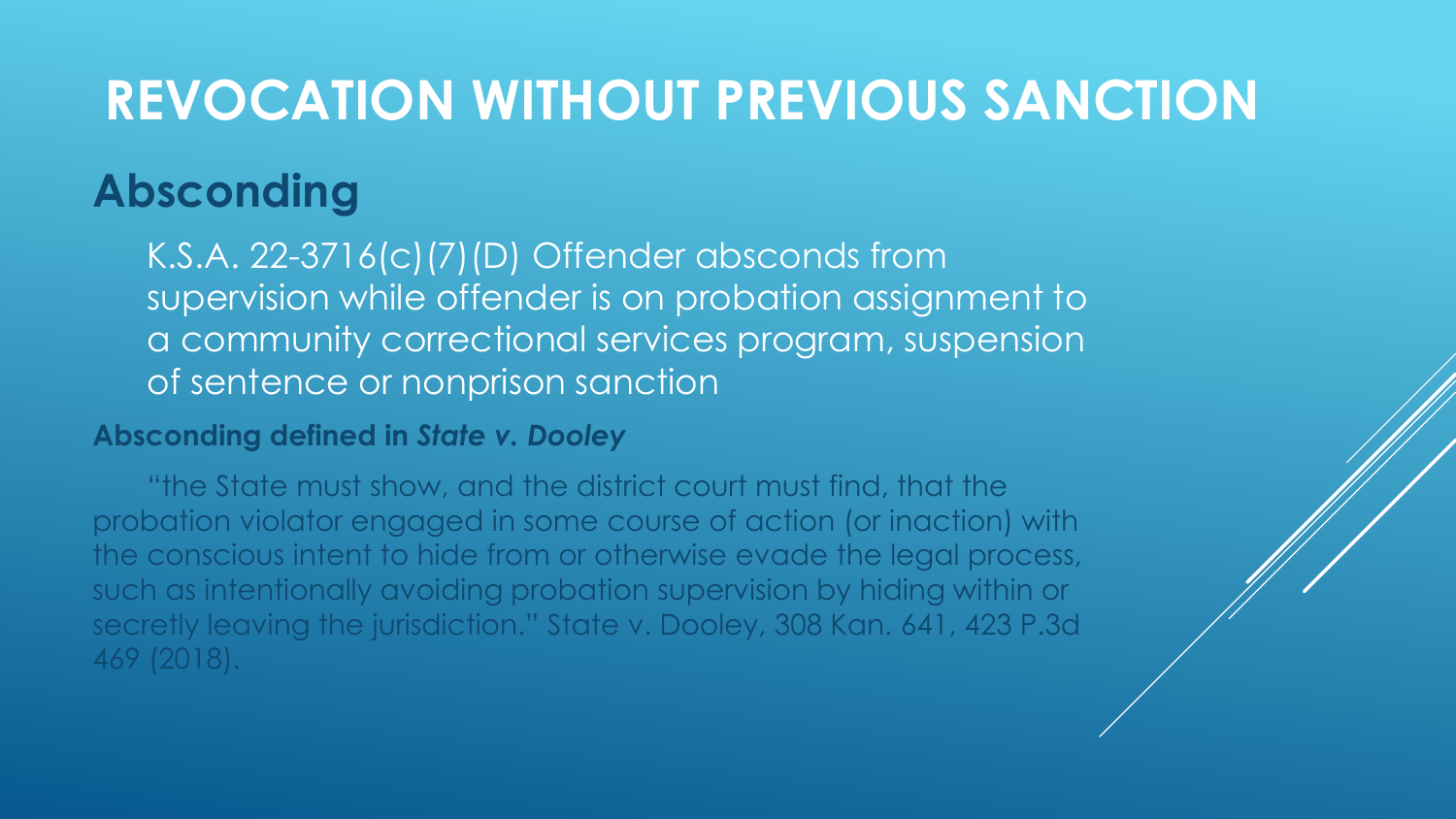### ABSCONDING CONTINUED

#### *Dooley* Court goes on to say:

"Evading the legal process of the court includes the offender's conduct in intentionally avoiding probation supervision, for example, by intentionally avoiding detection by one's probation officer. In determining whether an offender has "abscond[ed] from supervision," district courts must consider whether the offender's "acts show the intent that inheres in the definitions of 'abscond'—not simply that the [offender] failed to attend one meeting with a probation officer or could not be located for a brief period of time, but that the [offender] sought to 'evade the legal process of a court by hiding within or secretly leaving the jurisdiction.' " 345 Or. at 36, 188 P.3d 262 (quoting Webster's Third New Int'l Dictionary 6)." Id. at 480.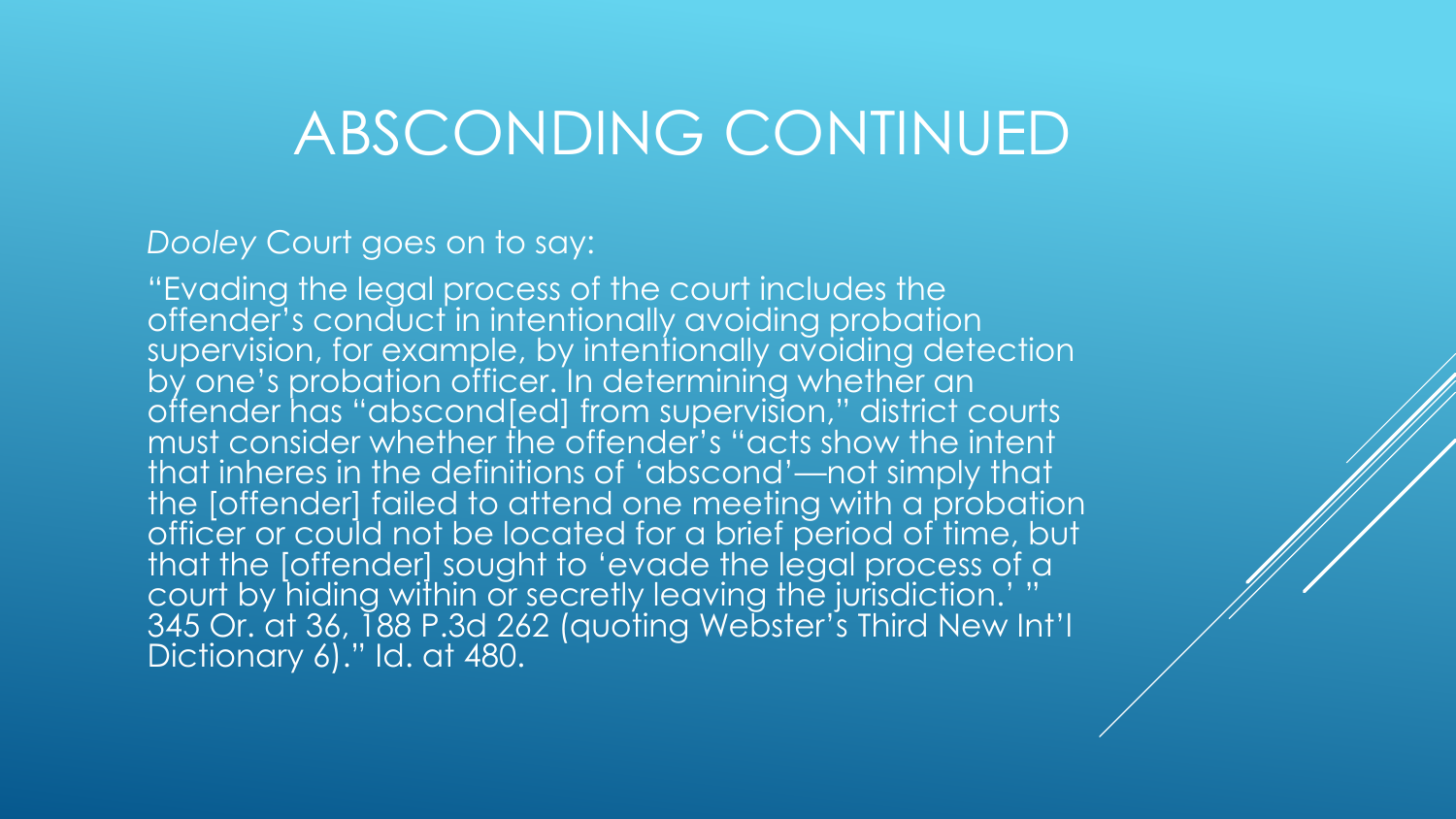# ABSCONDING CONTINUED

*Dooley* applied in *State v. Walker*

o Defendant was on probation and parole in Kansas

o A year of non-reporting, went to Texas without notifying P.O., record not clear how he returned to KS or how long he was in TX

o Revoked as an absconder and new misdemeanor in district court (box checked on J.E.)

#### **COA stated:**

"There were no facts before the district court to conclude Walker absconded from supervision because **no evidence suggested he was hiding within or secretly leaving the jurisdiction to evade legal process**. No one testified about Walker's whereabouts during his nearly year-long nonreporting period. The affidavits filed with the district court show Walker did not notify his ISO he was leaving Kansas until he was already in Texas in July 2016. However, the affidavits are silent about whether Walker left Kansas to evade legal process." *State v. Walker*, No. 118,411, 2018 WL 6005242 (Kan.App. 2018) (unpublished opinion).

→Court noted that no one testified about defendant's whereabouts

→Make a clear record of offender's whereabouts and why it is believed the offender has absconded.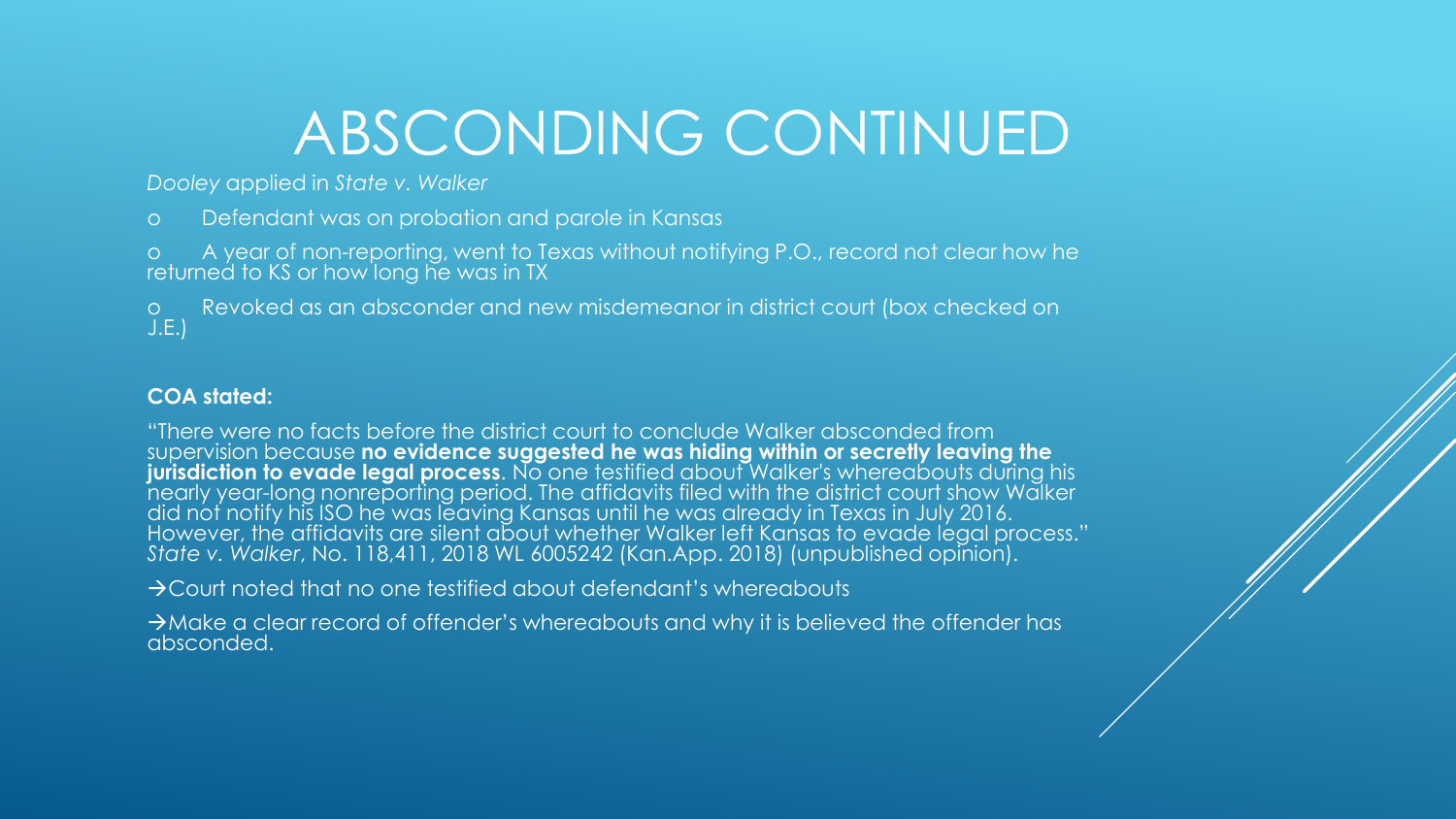# ABSCONDING CONTINUED

#### *State v. Oatis*

- o Defendant reported to P.O. once; provided a local KS address and phone number
- o Oatis tried to call P.O. twice in 2012, but no caller ID; P.O called the number he had been given with no response
- o P.O. learned that Oatis was living in Illinois & had been charged with crimes there
- o At violation hearing in 2018, Oatis was revoked as an absconder

#### **COA stated:**

"The evidence shows that after two phone calls, Oatis left the state and did not try to contact the CSO. Then for over five years, Oatis made no attempt to contact his probation officer. He purposely chose to evade the legal process of the district court by secretly leaving the jurisdiction." *State v. Oatis*, No. 120,014, 2019 WL 4230102 at \*3 (Kan.App. 2019) (unpublished opinion).

"Based on the evidence, a reasonable person could conclude that Oatis did more than just fail to report. See State v. Anhorn, No. 111,903, 2015 WL 3632493, at \*3 (Kan. App. 2015) (unpublished opinion) (failing to report for three months, leaving the state without telling the probation officer or providing a forwarding address, and being arrested out of state provides substantial evidence that a probationer departed secretly and thus absconded using the Huckey standard). Oatis' secret move to Illinois and his consistent flouting of the conditions of his probation for over five years show his intent to evade the legal process." *Id. a*t \*4.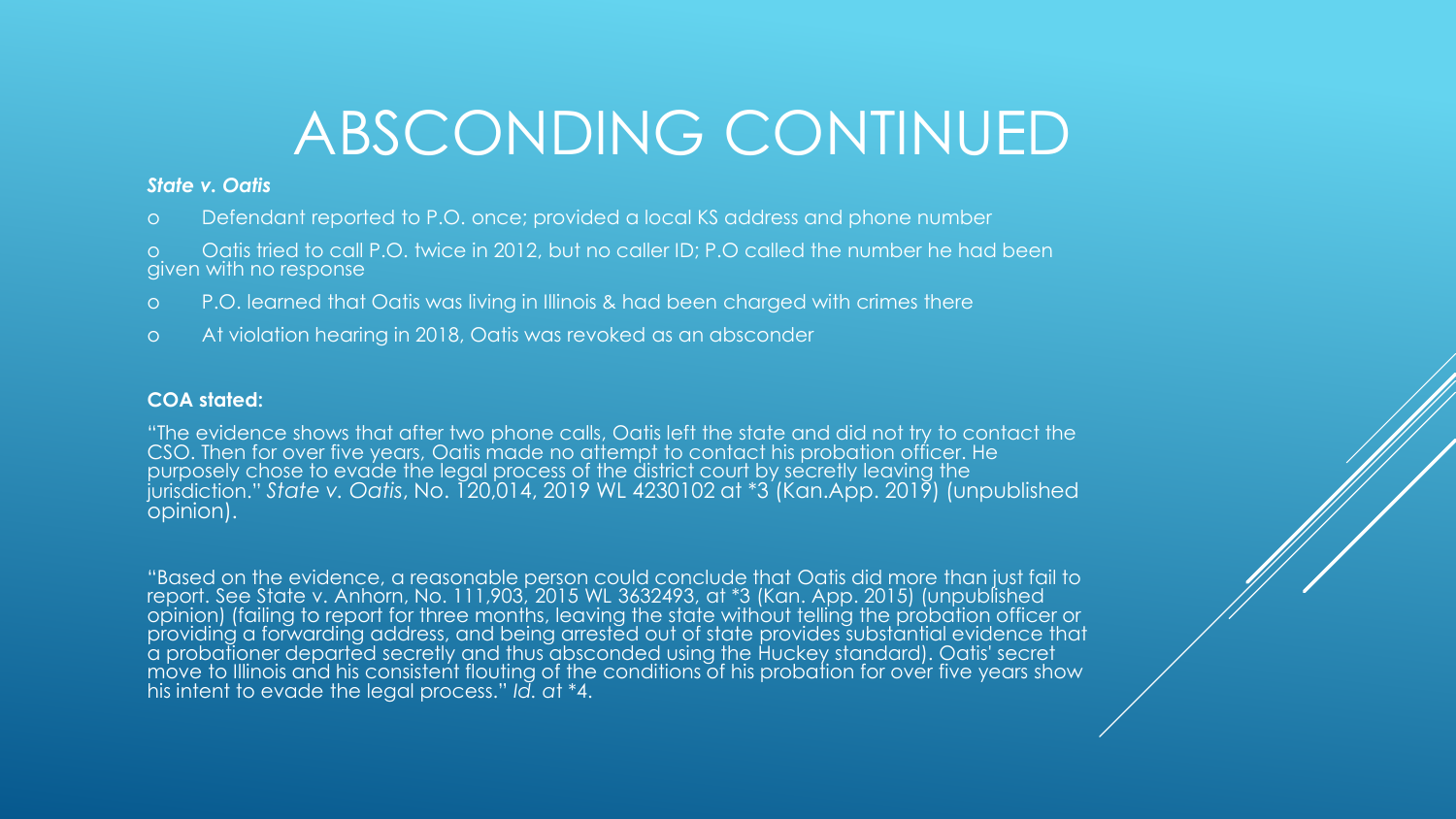#### HELPFUL TOOLS PROVIDED BY KSSC

#### • <https://sentencing.ks.gov/>

- Desk Reference Manual
- Sign up for quarterly newsletter
- Staff Attorney Email
	- [KSSCAttorney@ks.gov](mailto:KSSCAttorney@ks.gov)
- Training
	- [Francis.givens@ks.gov](mailto:Francis.givens@ks.gov)
- Forms
	- JE for sentencing and PV
	- Sample PV hearing waiver (created by OJA)